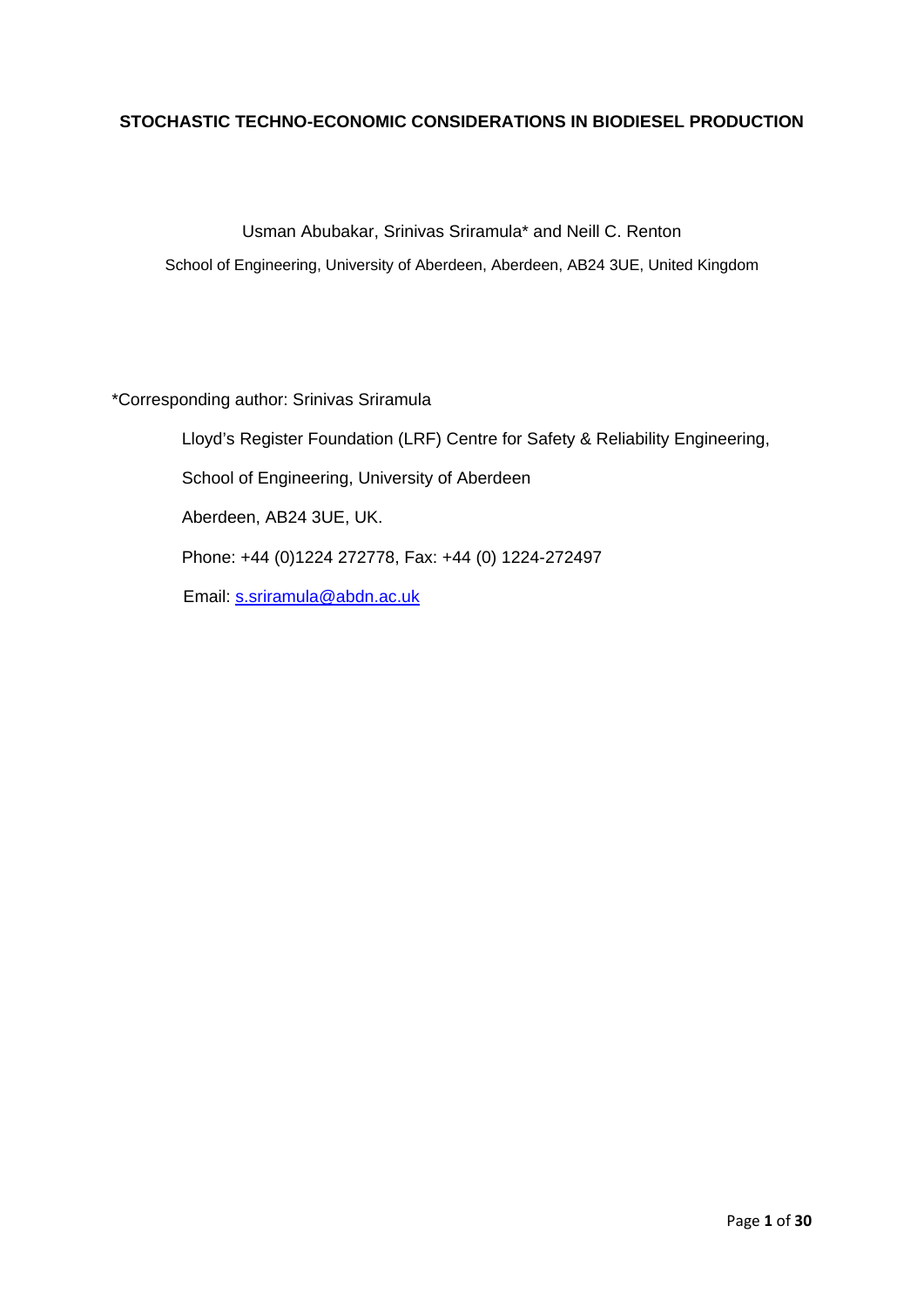## **ABSTRACT**

Biodiesel production, like other engineering projects, involves critical decisions which have to be made under uncertainties stemming from a range of sources such as the inherent variation in operating conditions and market forces featuring inflation, depreciation factors, variations in equipment/production costs, etc. Although the effect of such uncertainties on front end engineering and management decisions was recognised, these have not been considered comprehensively in the literature. In this paper, for the first time, structural reliability principles are applied to determine the prospect of a process plant achieving some performance targets under uncertainties. Considering the published case of a biodiesel production plant, this paper presents a new approach for techno-economic assessment in a stochastic framework. Mean values of the economic indicators obtained through the stochastic analysis are found to be in good agreement with previously published nominal values. The stochastic techno-economic analysis approach combines First Order Reliability Method (FORM) and Monte Carlo Simulation (MCS) to offer additional performance measures which are needed by prospective investors, governments, engineers and other stakeholders to ensure plant safety and cost-efficiency.

**Keywords**: Biodiesel production process; Techno-economic analysis; Uncertainty; Plant performance optimization; Stochastic modelling.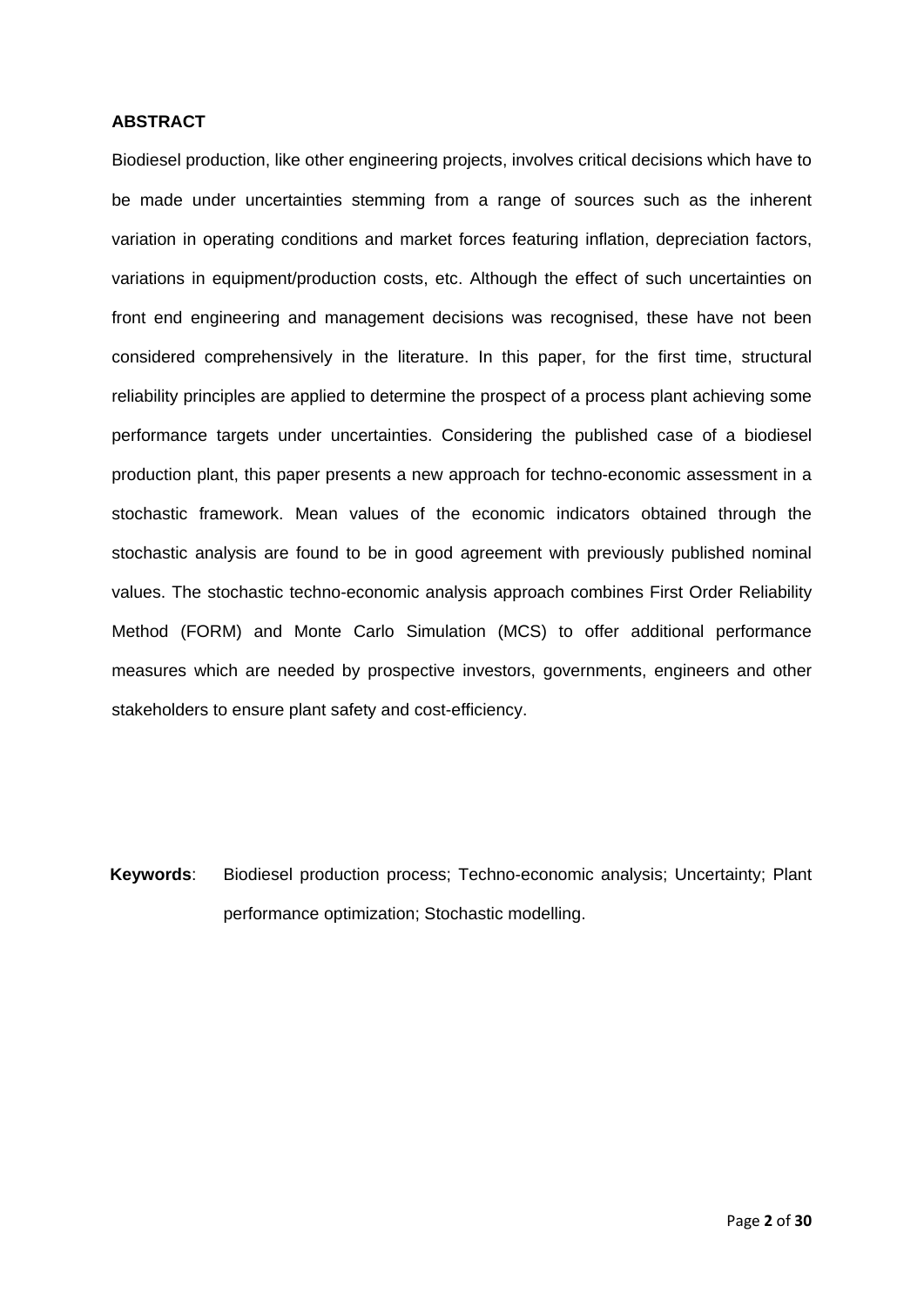#### **1.0 INTRODUCTION**

Biodiesel has a number of advantages over the conventional petrodiesel; it is renewable, biodegradable, non-toxic, carbon neutral, has lower sulphur content, high lubricity and better flash point [1]. Service properties of biodiesel are very similar to those of conventional diesel; this makes it possible to blend the duo in all proportions [1,2]. On the other hand, biodiesel production faces certain technical and economic challenges as well as uncertainties in sustainability and market forces. Some of the concerns associated with biodiesel usage are storage, low-temperature performance characteristics,  $NO<sub>x</sub>$  exhaust emissions, high breakeven cost, the tendency to compete with food sources and costing 1.5 to 3.0 times the conventional diesel price. Also, in terms of heating value, biodiesel has slightly lower calorific value (42.65  $M/(kg)$  than petrodiesel (43  $M/(kg)$  and gasoline (46  $M/(kg)$ , but performs better than coal  $(32 - 37M]/kg$ ) [3].

Considerable progress in the development of biodiesel production technologies has already been reported. Use of Waste Cooking Oil (WCO) as feedstock for production of biodiesel appears to be a promising way to address issues such as the high breakeven unit price and the fuel-against-food problem [4-6]. Zhang *et al.* [7] modelled and evaluated four different biodiesel production processes involving both virgin and waste cooking oil; employing both heterogonous and homogenous catalysis. A subsequent economic assessment concluded that none of the four processes was able to result in a net positive after tax rate of return [8]. However, among the four processes, homogenous acid-catalysed process was shown to be potentially viable in terms of both returns and technological requirements. West *et al*. [9] extended the works of Zhang *et al.* [7,8] by modifying the design configurations, employing fewer unit operations with smaller capacities and reducing the need for stainless steel (by changing certain reacting conditions including the type of catalyst) and confirmed that acid catalysed process could be a practical biodiesel production pathway. For the same plant capacity (8000  $tan/yr$ ), depreciation rate (10%), income tax rate (50%) and other economic conditions, West et al. [9] showed that the capital cost can be cut down from \$2.55M to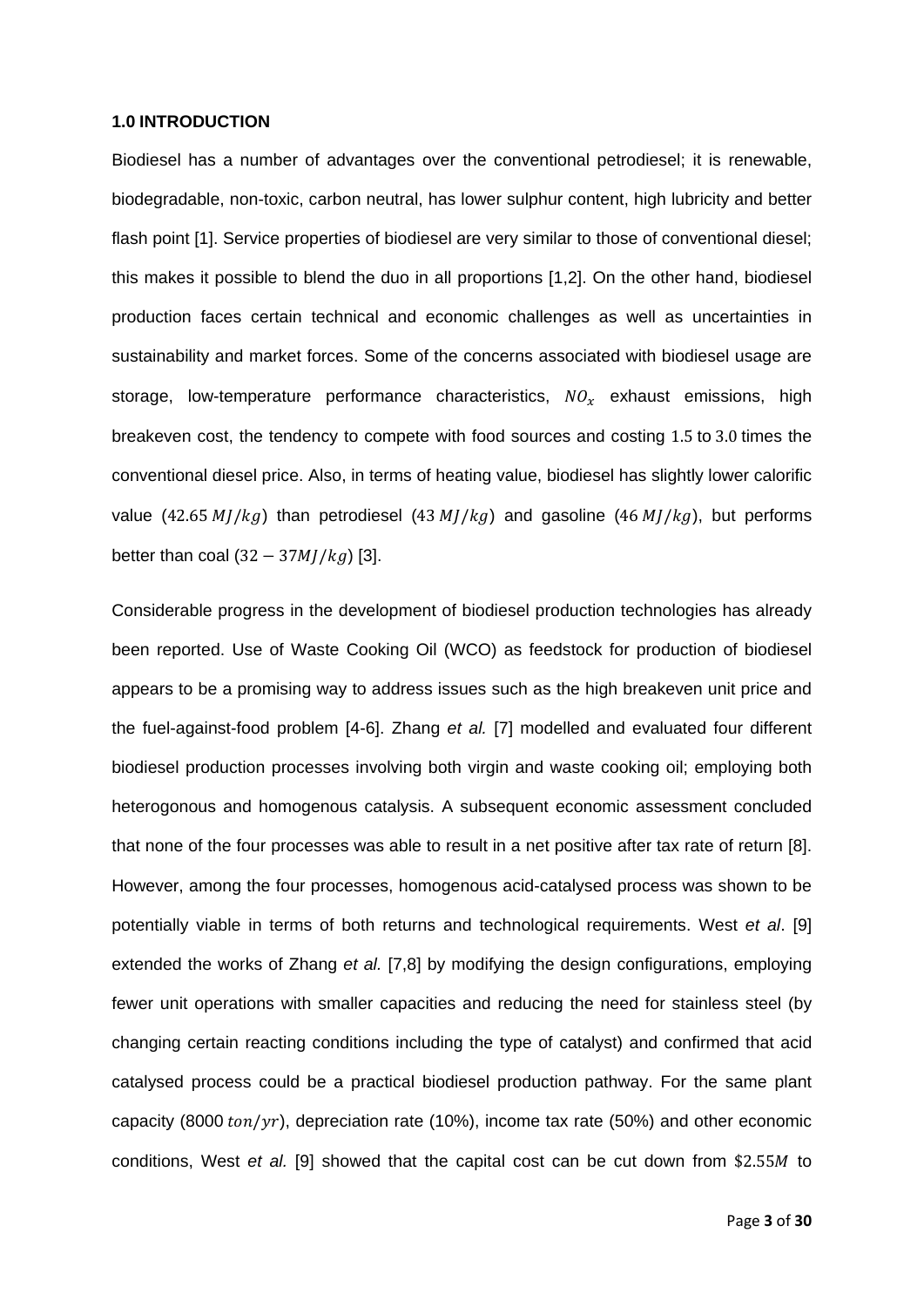\$0.63M and the total production cost from \$5.92M to \$4.45M, bringing down the after tax rate of return from −15.63% to +58.76%.

Depending on plant capacity and type of feedstock, among other factors, different technoeconomic assessments of biodiesel production processes suggest different breakeven unit prices. For instance, the four processes presented by Zhang *et al.* [8] indicated that the required selling price for biodiesel ranges from  $644$  to  $884$  \$/ $ton$  (plant capacity:  $8000tons/$  $yr$ ); Encinar *et al.* [10] estimated this to be 537 \$/ $ton$  and van Kasteren & Nisworo [11] observed that the biodiesel minimum selling price could be  $202 \frac{\text{m}}{\text{s}}$  /ton, 282 \$/ton and 623 \$/ton for plant capacities of  $125,000 \tan/yr$ , 80,000  $\frac{\tan/yr}{\tan 80,000 \tan/yr}$ respectively. Similarly, different figures for investment costs, production costs, etc. were observed; emphasising the need for considering uncertainties in these estimates within a probabilistic framework. Usually, assuming input/output linearity in terms of uncertainty, a fixed error limit is imposed implicitly to account for the effect of such uncertainties. However, such an assumption does not scale or gauge the specific quantities within a given range in terms of likelihood of occurrence. For instance, with reference to the breakeven price range reported in Zhang *et al.* [8], i.e. 644 to 884 \$/ton, it would be beneficial to know the:

- probability of recovering the investment cost when the biodiesel is sold at a target breakeven price of  $U^{*}_{B_{max}}\$(ton;$
- confidence level associated with the entire price range;
- probability that the net after tax profit is greater than or equal to a certain threshold  $P_{min}$  throughout the life of the plant;
- most probable design/operational specifications for a plant to achieve a defined performance target ; and
- probability distribution of different economic indicators, the sensitivity of selected financial indices to given variables or the reliability associated with certain critical investment decisions.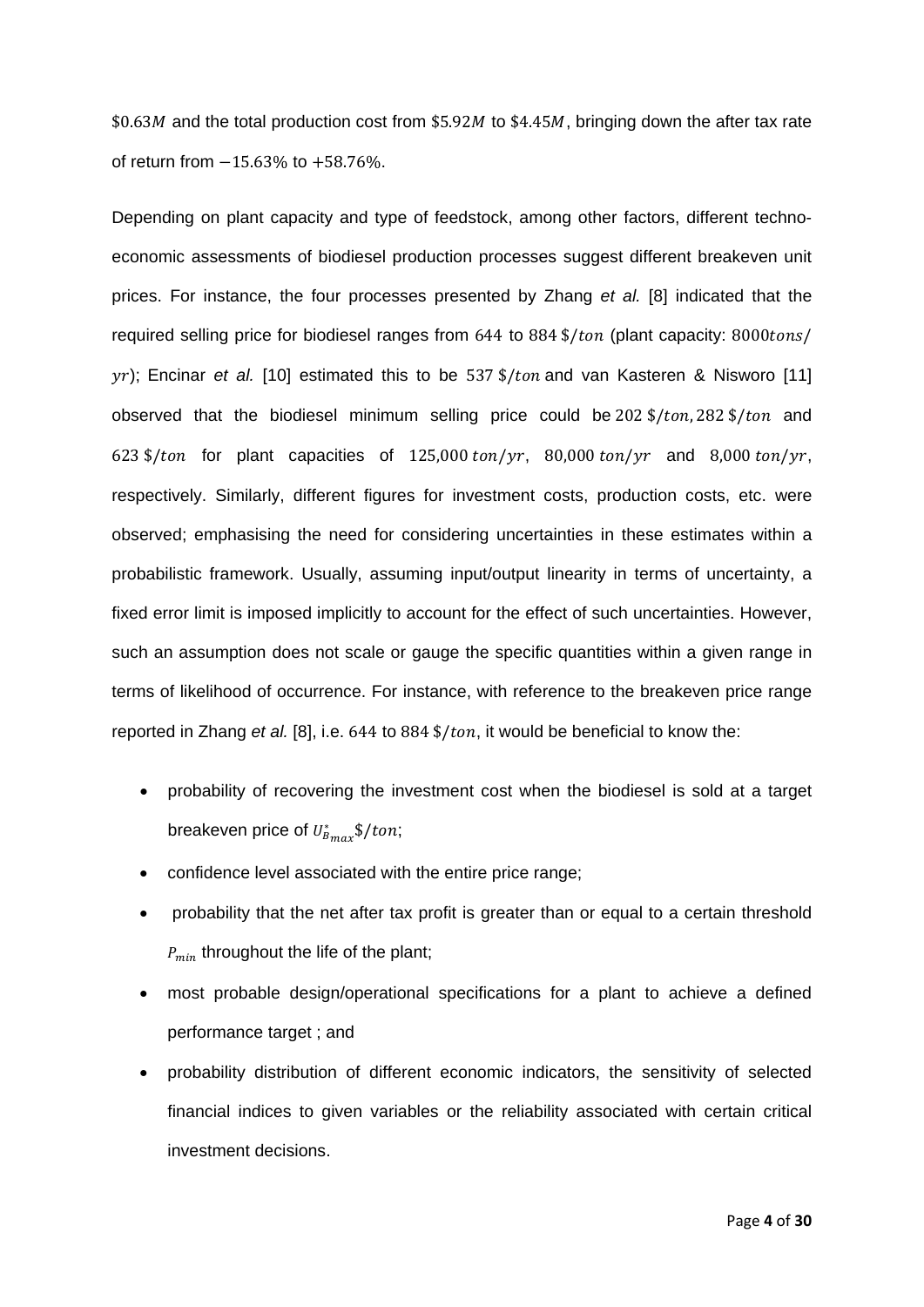To provide such deep insights, stochastic uncertainty modelling together with reliability analysis is usually recommended [12,13]. The proposed stochastic framework is designed to address these questions.

Uncertainties in the technology and economic forces are among the major sources of concern. There are a number of uncertainty sources in biodiesel production including random input/process variations due to changes in the composition of WCO, which originate from different sources; these can ultimately affect annual plant tonnage in terms of biodiesel and glycerine production. In addition, uncertainties in market forces such as inflation, depreciation factors, variations in the cost of equipment, production costs, etc. are also likely to affect the credibility of the usual deterministic estimates, especially during the early development phase. For instance, Thompson *et al.* [14] opined that effects of uncertainty on the market of feedstock are very significant and argued that considering them as constant represents over simplification. Other sources of concern include modelling and statistical uncertainties arising from lack of data, simplifications as well as lack of knowledge; these various sources of uncertainties come together and propagate across various project development phases and impact the techno-economic performance estimates.

Being a new venture, potential investors would always desire to understand not only the prospects, but the uncertainties, including the underlying risk. Probabilistic design/economic modelling and analysis could help provide a rational basis for supporting critical decisions by offering various stochastic measures [15,16]. It is seen that research studies discussed so far did not offer these possibilities for biodiesel production. The present work seeks to bridge this gap by proposing an enhanced stochastic modelling approach to consider the technoeconomic viability of biodiesel production plants, considering a published case study. This work is an extension of the generic framework for optimising chemical process performance proposed in Abubakar *et al.* [17]. As the focus of this paper is on stochastic assessment, only a brief reference will be made to traditional deterministic approach, further information on these aspects is available elsewhere [3,9,18,19]. In addition, all the economic indicators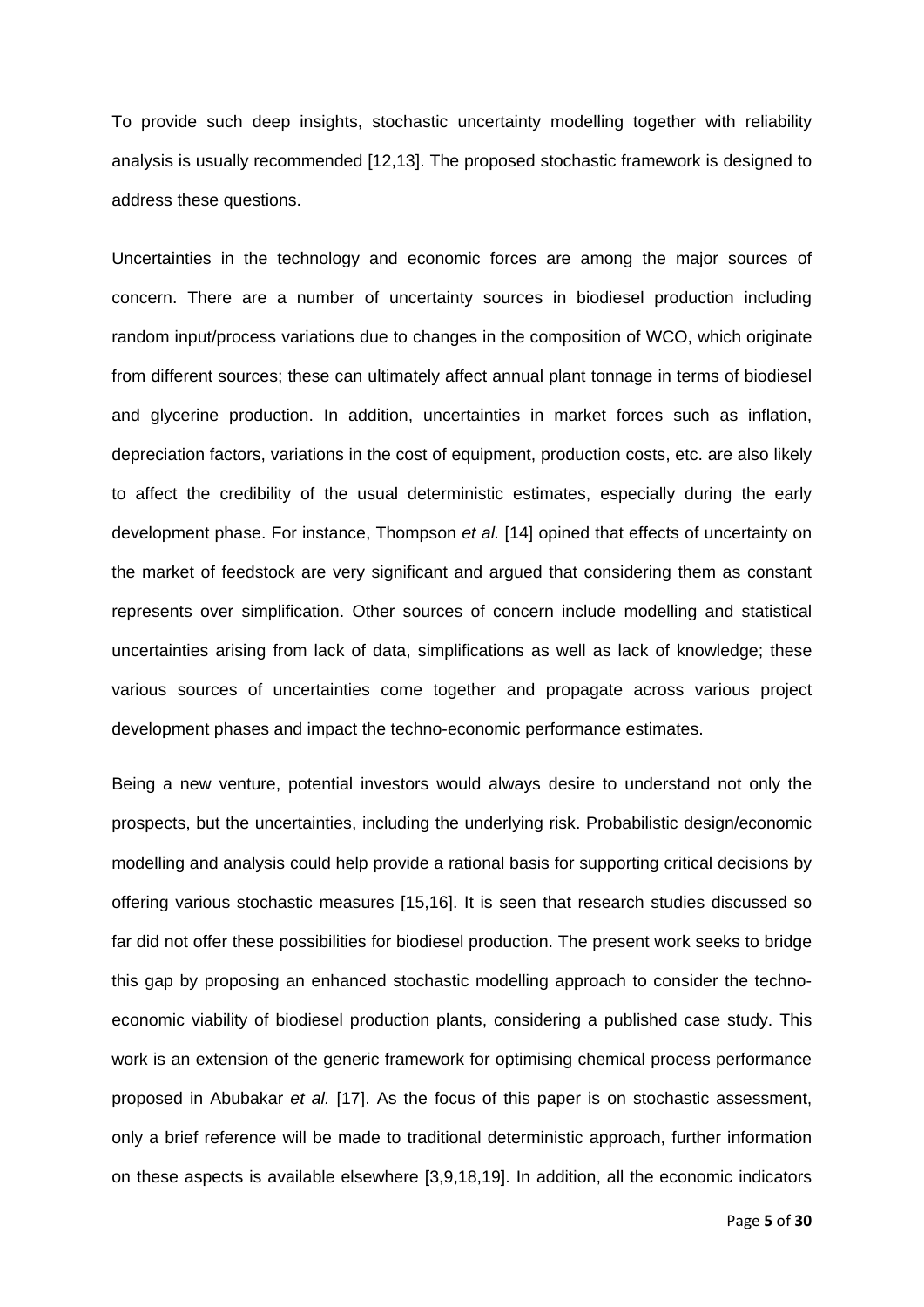considered in this paper are based on a fixed-capacity, heterogonous catalysed biodiesel production plant using WCO and methanol as feedstock; this relaxes the effect of plant capacity on the economic indicators such as the breakeven unit price of biodiesel. Studies on the effect of plant capacity on breakeven price of biodiesel were considered by Torres *et*  al. [20]. Before presenting the stochastic modelling approach, a brief overview of the design and conditions for biodiesel production and economic considerations will be given in what follows.

## **2.0 CONSIDERED CASE STUDY: BIODIESEL PRODUCTION PLANT**

A heterogeneous acid-catalyzed biodiesel production process is modelled using UniSim® Design software (other process simulators such as Aspen Hysys® can also be used) by considering the reaction kinetics, design specifications, total capital investment, revenues and overall economic viability. The raw materials are waste cooking oil (represented by Trioelein, a typical triglyceride molecule) and methanol in the presence of Tin(II) oxide as catalyst. Together with Glycerine, the biodiesel (Methyl- Oleate or Fatty Acid Methyl Ester (FAME)) is produced as shown in the reaction below [19]:

$$
C_{57}H_{104}O_6 + 3CH_3OH \leftrightarrow 3C_{19}H_{36}O_2 + C_3H_5(OH)_3
$$
  
(WCO) (Biodiesel) (1)

The glycerol in triglycerides is replaced with a short-chain alcohol. Three consecutive reversible reactions are involved in the process: initially, the triglycerides are converted to diglycerides, then diglycerides are converted to monoglycerides and each monoglyceride molecule is then converted to glycerol; a total of three ester molecules are produced from each triglyceride molecule [3].

#### **2.1 Technology Description**

Waste cooking Oil (WCO) and methanol, in the presence of a solid catalyst (Tin (II) oxide), are fed into a reactor where the transesterification reaction takes place as depicted in Fig.1. The WCO, methanol and the catalyst are at an ambient temperature (about 25℃), which is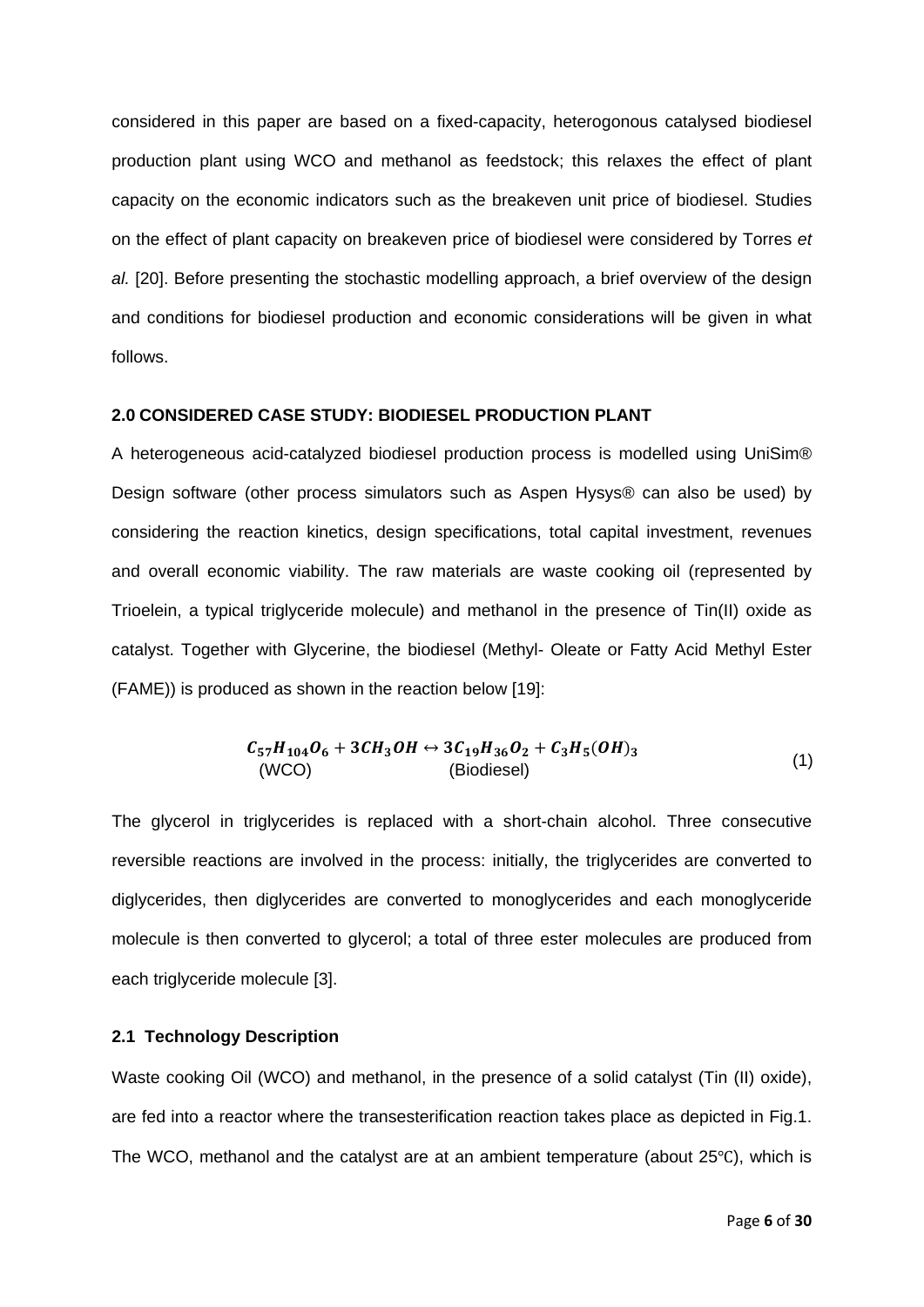not optimal for the esterification reaction upstream. The stream at the bottom of the reactor, which contains a mixture of FAME (Biodiesel), glycerine, methanol, unreacted WCO and the catalyst, is at an elevated temperature (around 70℃); this is charged into the heat exchanger (HEX) to warm up the incoming WCO feed as a means of enhancing energy efficiency. It is important to note that heat energy will have to be provided from external source to initiate the reaction and also to provide the balance required to drive the esterification reaction optimally. The mixture is then pumped into a hydrocyclone where the solid catalyst is separated by gravity. The remaining components of the mixtures are charged into a distillation column (Column1) where methanol is recovered and recycled to the reactor.



**Figure 1: Heterogeneous acid catalysed biodiesel production process**

Bottom stream of Column1 is cooled and drained into a 3-phase separator where glycerine is removed from P.Stream4, vent gases from P.Stream3 and the FAME rich stream is heated and charged into Column2 for further purification. Finally, biodiesel is removed from P.stream1 and the unconverted WCO together with other impurities is drained from P.Stream2. Details on specific equipment capacities including materials of construction are available in [9].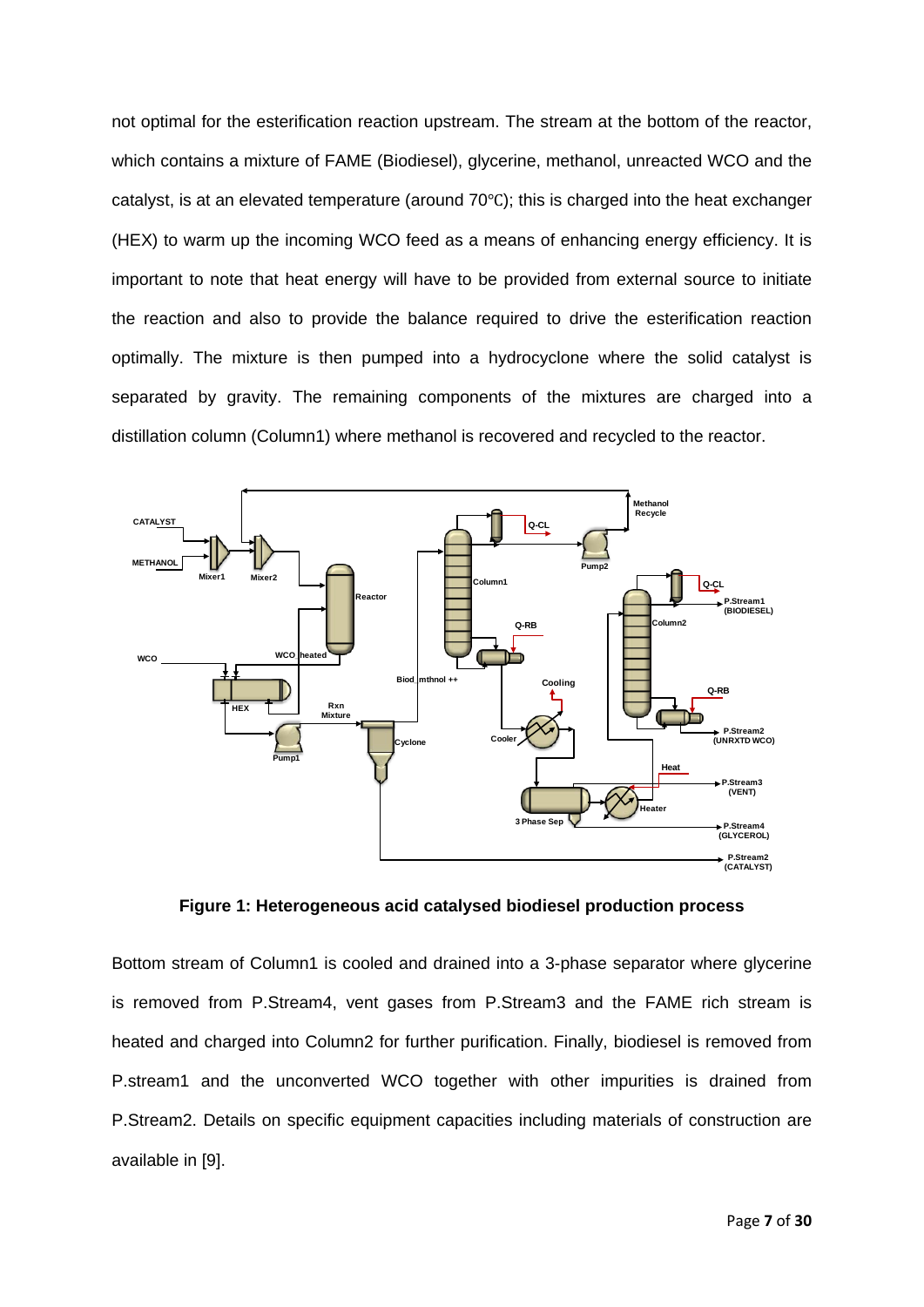#### **3.0 DETERMINISTIC ECONOMIC EVALUATION**

A heterogeneous catalyzed biodiesel production process is modelled and simulated based on the studies by West *et al*. [9]. Total feedstock (WCO) rate, biodiesel production capacity and plant upstream time are 7900 ton/yr, 7840 ton/yr and 330  $davs/yr$  respectively [9,19]. The various process unit equipment needed to achieve the objectives are as in section 2.0.

The Total Capital Investment (TCI) is assumed to be disbursed over a period of three years (starting from " $-3$ ") before the plant start-up (at time zero). It is also assumed that 15% of the TCI is spent before year −2, 35% before year −1 and 50% before year 0 (start up). Inflation rate over this phase is assumed to be 2% per annum and the start up cost is assumed to be 10% of Fixed Capital Cost (FCC) [21]. A 20-year plant life is assumed [19] with depreciation rate set at 10% per annum; salvage value is assumed to be zero. Income tax rate is assumed to be 50% while keeping the production cost inflation at 2%. The continuous operating plant is to be manned by three shift operators, each working for 49 weeks/yr at the rate of  $32.6$  \$/hr.

After the conceptual engineering design, the Front End Engineering Design (FEED) is necessary to provide basis for the next developmental phases i.e. detailed engineering, procurement and construction. The preliminary cost estimation, which is part of the FEED, requires the engineer to identify the main plant items, determine their respective capacities, appropriate material of construction and range of operating pressures and temperatures for each of the main process items. Preliminary cost estimate of a new chemical plant is usually based on historical data, implying that effect of time needs to be factored into the analysis. Hence, after estimating the equipment cost, it would have to be updated using one of the cost indexing schemes such Chemical Engineering Plant Cost Index (CEPCI), Marshall and Swift Process Industry Index (MSPII), Nelson-Farrar Refinery Construction index (NFRI) or Engineering News Record Construction Index (ENRCI) [12,13]. Also, both the direct and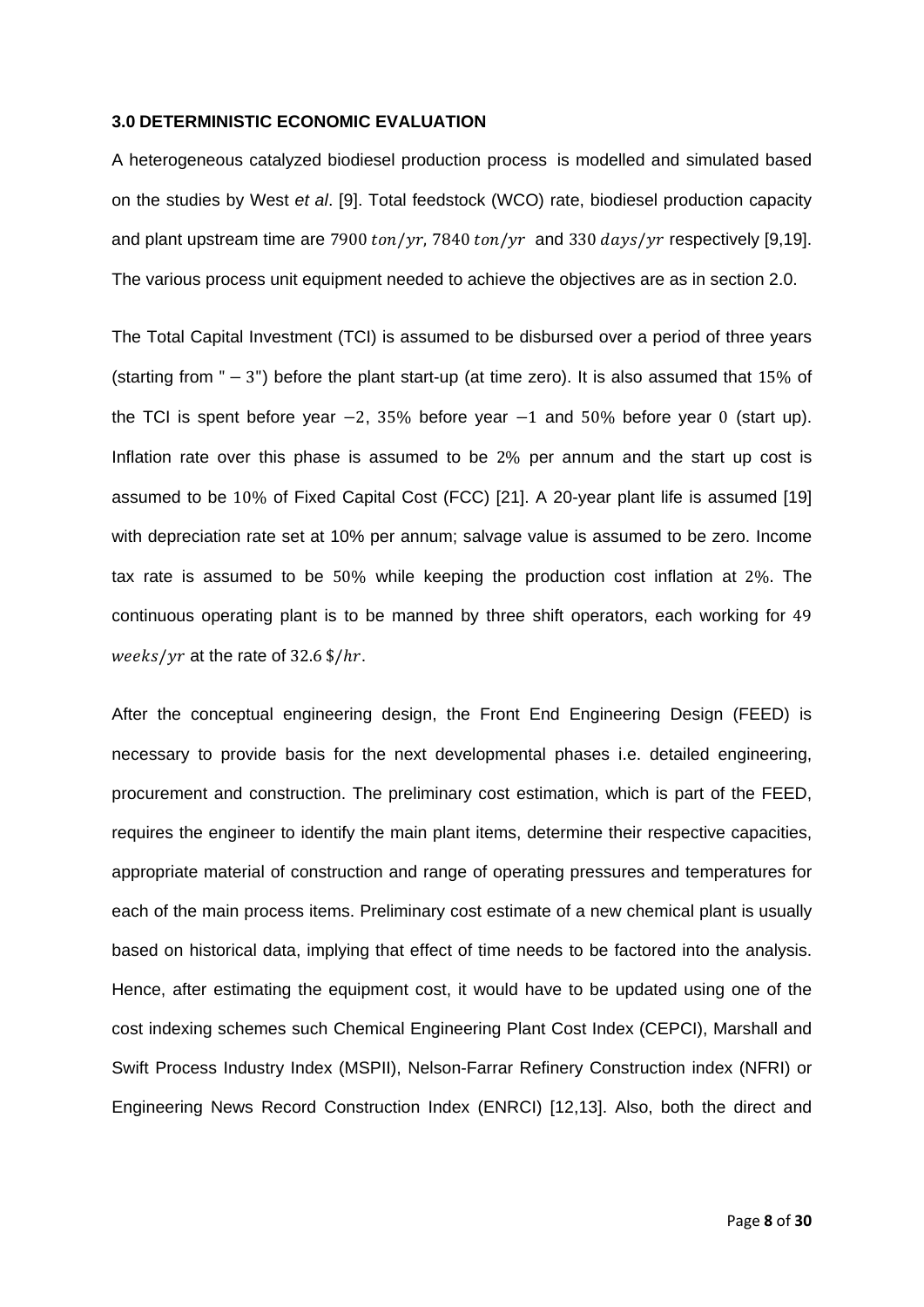indirect costs along with the working capital need to be estimated to get the total capital investment costs.

A number of cost estimation methods can be used in the FEED phase including the Lang factor and module costing methods. Using Lang factor method, the Total Capital cost  $(C_{TCI})$ can be calculated as a product of the Lang factor and the purchased cost of equipment. The value of Lang factor depends on the phase of materials being handled; the Lang factors for fluid, solid-fluid and solid processing plant are 4.74, 3.63 and 3.10 respectively [12]. While Lang Factor method is relatively simple, it does not account for specific plant configurations, material of construction and higher working temperatures/pressures. On the other hand, module costing techniques are more demanding but address the problems encountered in using the Lang Factor methods [12]. There are a number of variants of the module cost estimates such as the Bare module cost for base and non-base case conditions [12,13].

The main economic conditions used in this study are shown in Table 1. The estimates are based on the work of Zhang *et al.* [8] where market conditions of year 2000 were considered. In this work, utility prices including the cost of catalysts have been updated to year 2013 using the Consumer price index [22]. Price of methanol and electricity were taken from Torres *et al*. [20]. The price of glycerine is highly dependent on its purity level, so instead of 750 \$/ton reported in Zhang *et al.* [8], a selling price of 700 \$/ton is assumed in this work. The price of process water is obtained from Abo El-Enin *et al.* [4]. Bare module factors  $F_{RM}$ , (shown in Table 2) for specific pieces of equipment, capacities and operating conditions are based on the works of Turton *et al.* [12] and Smith [13] while the individual equipment costs are adopted from West *et al.* [9].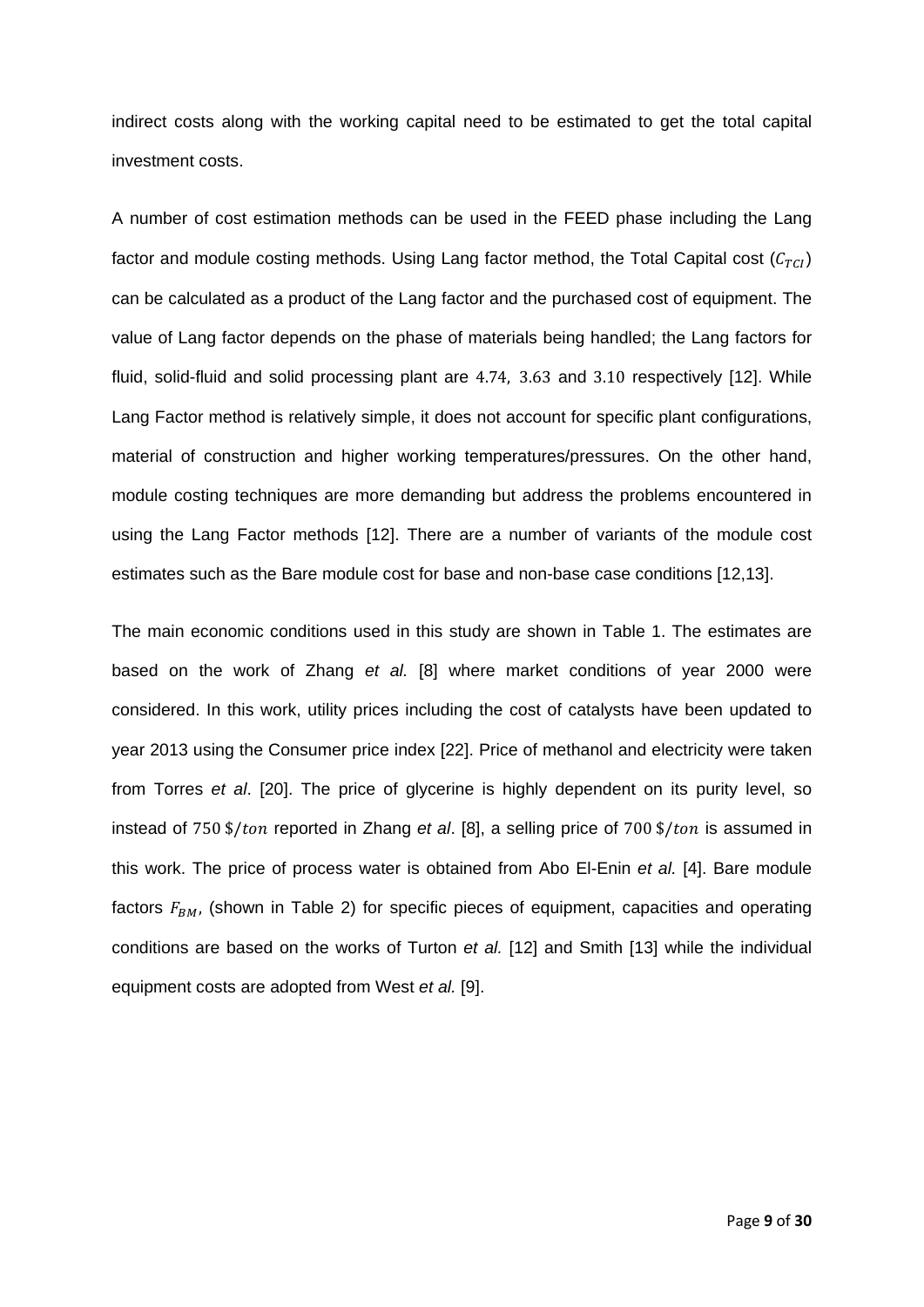| <b>Item</b>                 | Price (\$/ton) |
|-----------------------------|----------------|
| <b>WCO</b>                  | 400            |
| Methanol                    | 211            |
| Tin(II) Oxide               | 813.92         |
| <b>Biodiesel</b>            | 1100           |
| Glycerol (85% purity)       | 700            |
| Cooling Water (400 kPa 6°C) | 0.01           |
| LP Steam (601.3 kPa 160°C)  | 9.22           |
| HP Steam (4201.3 kPa 254°C) | 13.57          |
| Process Water (General)     | 80             |
| Electricity                 | $25.77$ \$/GJ  |

**Table 1: Considered economic conditions (based on the work of Zhang** *et al***.** [8]**)** 

Based on the assumed economic conditions, as outlined above, the total equipment cost is estimated at \$371,000 reflecting the prevailing market conditions in year 2000. For the same plant, West *et al.* [9] put the cost at \$363,000. On the other hand, the total bare module cost (\$119,000) is updated to year 2013 (≈\$176,000) using Chemical Engineering Plant Cost Index (CEPCI) [23]. The cost correction factors [21], given in Table 3, are based on the delivered equipment cost.

| <b>Equipment</b>              | Bare module factor<br>$F_{BM}$<br>(Turton et al. $[12]$ ) | <b>Bare Module</b><br>$Cost($ \$)<br>$(\times 10^6)$ | <b>Delivered</b><br>equipment Cost<br>$($ \$) ( $\times$ 10 <sup>6</sup> ) |
|-------------------------------|-----------------------------------------------------------|------------------------------------------------------|----------------------------------------------------------------------------|
| Reactor                       | 3.10                                                      | 0.07480                                              | 0.02410                                                                    |
| Methanol recovery             | 4.00                                                      | 0.02750                                              | 0.00688                                                                    |
| Fame purification             | 4.00                                                      | 0.09340                                              | 0.02330                                                                    |
| Heat exchanger                | 3.30                                                      | 0.07920                                              | 0.02400                                                                    |
| Pumps x 2                     | 3.15                                                      | 0.01360                                              | 0.00432                                                                    |
| Hydrocyclone and others       | 2.30                                                      | 0.08280                                              | 0.03600                                                                    |
| <b>Total Cost (year 2000)</b> |                                                           | 0.37100                                              | 0.11900                                                                    |

**Table 2: Estimation of total delivered module cost based on major process units**

Similarly, the total delivered equipment cost  $C_E^o$  is estimated based on the prevailing market situation in year 2000. The cost due to the auxiliary items and services are estimated using bare module factors (shown in Table 3). For similar plant specifications, West *et al.* [9] estimated the TCI at  $$0.630 \times 10^6$  (*compare:*  $$0.694 \times 10^6$  shown in Table 3). Using the CEPCI, the TCI (\$0.694  $\times$  10<sup>6</sup>) is then updated to year 2013, giving \$1.028  $\times$  10<sup>6</sup>. Further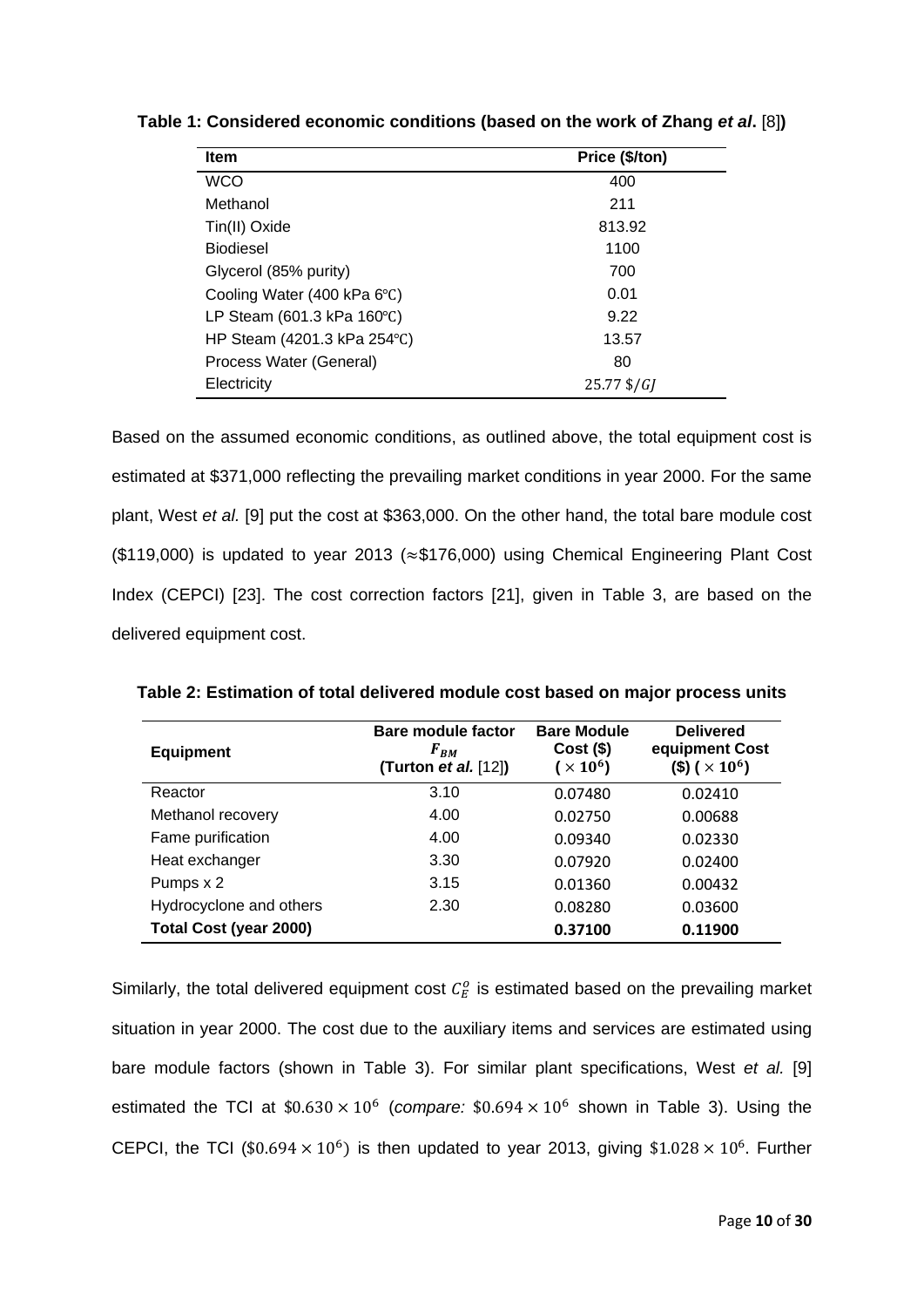details on the cost of WCO, methanol and glycerine credit as well as total operating labour, utility cost and total production cost can be found in [3,9,18,19].

| <b>Item</b>                                               | <b>Cost Correction</b><br>factors<br>(Smith [13]) | Amount $(\$)$<br>$\times$ 10 <sup>6</sup> )<br>(at 2000 | Amount $(\$)$ ( $\times$ 10 <sup>6</sup> )<br>(updated to 2013) |
|-----------------------------------------------------------|---------------------------------------------------|---------------------------------------------------------|-----------------------------------------------------------------|
| Total delivered equipment cost factor $f_{\mathcal{C}^p}$ | 1.00                                              | 0.1190                                                  | 0.1760                                                          |
| Purchased equipment installation $f_{INS}$                | 0.47                                              | 0.0560                                                  | 0.0830                                                          |
| Instrumentation & Controls(installed) $f_{18c}$           | 0.36                                              | 0.0430                                                  | 0.0630                                                          |
| Piping (installed) $fP$                                   | 0.60                                              | 0.0710                                                  | 0.1050                                                          |
| Electrical systems (installed) $f_{ES}$                   | 0.11                                              | 0.0130                                                  | 0.0190                                                          |
| Buildings (including services) $f_{BLDG}$                 | 0.18                                              | 0.0210                                                  | 0.0320                                                          |
| Yard improvements $f_{YI}$                                | 0.10                                              | 0.0120                                                  | 0.0180                                                          |
| Service facilities (installed) $f_{SF}$                   | 0.70                                              | 0.0830                                                  | 0.1230                                                          |
| Engineering and supervision $f_{Ena}$                     | 0.33                                              | 0.0390                                                  | 0.0580                                                          |
| Construction expenses $f_{\text{CONS}}$                   | 0.41                                              | 0.0490                                                  | 0.0720                                                          |
| Legal expenses $f_{LEG}$                                  | 0.04                                              | 0.0050                                                  | 0.0070                                                          |
| Contractor's fee $f_{CNTRC}$                              | 0.22                                              | 0.0260                                                  | 0.0390                                                          |
| Contingency $f_{CNTG}$                                    | 0.44                                              | 0.0520                                                  | 0.0770                                                          |
| Working Capital (WC)                                      | 0.89                                              | 0.1060                                                  | 0.1560                                                          |
| Total Capital Investment (TCI) (\$)                       |                                                   | 0.6940                                                  | 1.0280                                                          |

## **Table 3: Estimation of total capital investment**

The total bare module cost can be calculated with Eq.2 [24]. In this study, the expression is slightly modified, replacing the various cost factors with an overall correction factor  $F_{BM}^*$ , termed deterministic bare module factor, as:

$$
C_{TCI} = \sum_{i} C_{E,i}^{o} \cdot (1 + f_p) f_{M,i} f_{P,i} f_{T,i} F_{CEPCI}
$$
  
+ 
$$
(f_{INST} + f_{I\&C} + f_{ES} + f_{BLDG} + f_{YI} + f_{SF} + f_{ENG} + f_{CONS} + f_{LEG} + f_{CNTRC}
$$
  
+ 
$$
f_{CNTG} + f_{WC} + f_{SLVG} \sum_{i} C_{E,i}^{o} \cdot f_{M,i} f_{P,i} f_{T,i} F_{CEPCI}
$$
  

$$
\approx F_{BM}^{*} \sum_{i} C_{E,i}^{o} \cdot F_{CEPCI}
$$
  
(2)

The factor  $F_{BM}^*$  is estimated with the values of the factors reported in Timmerhaus *et al.* [21] and is used in the subsequent stochastic analysis presented in this paper. The ratio of the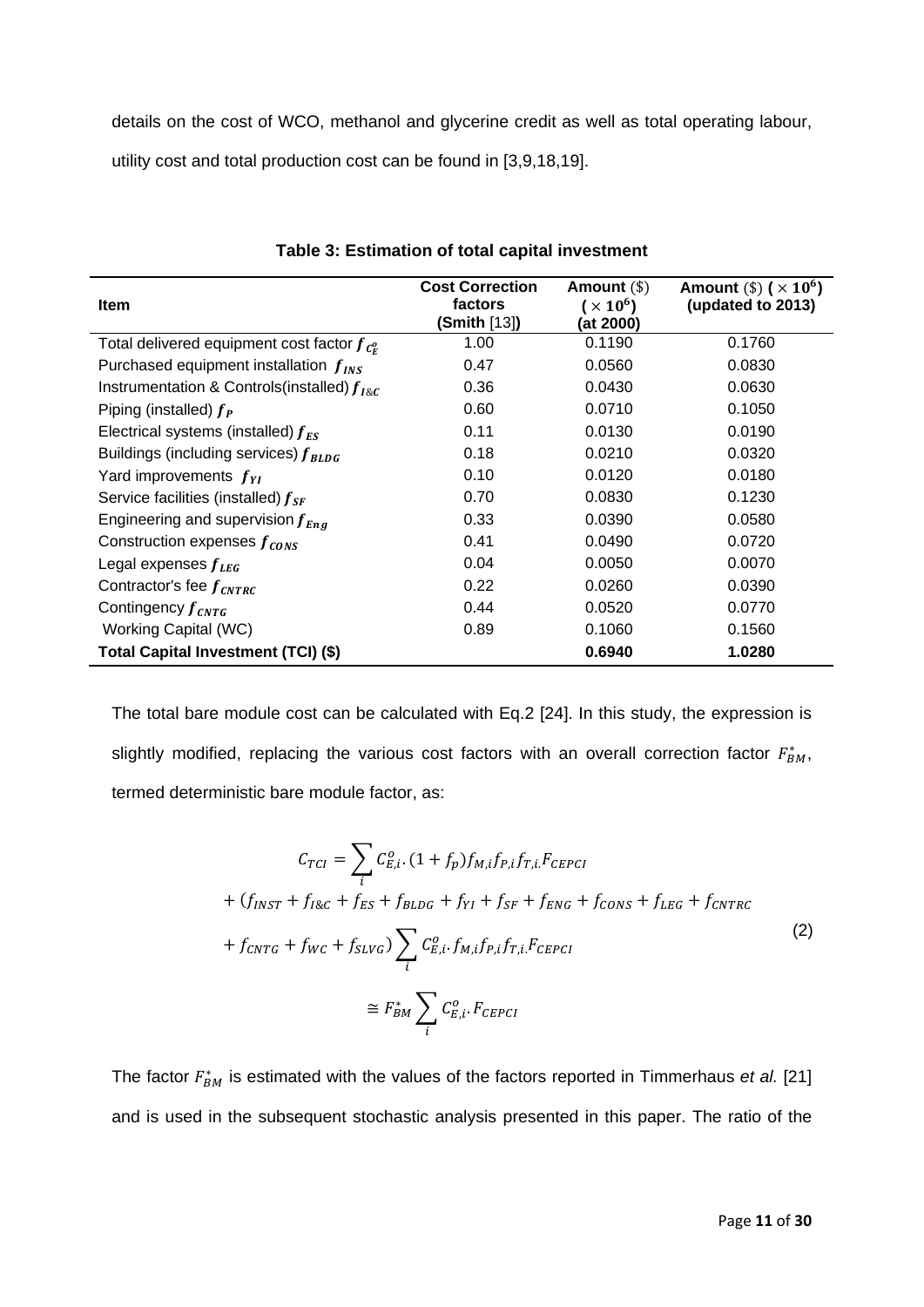Chemical Engineering Plant Cost Indices (CEPCI),  $F_{CEPCI}$  covering the period between year 2000 and 2013 is given as:

$$
F_{CEPCI} = \left(\frac{CEPCI(2013)}{CEPCI(2000)}\right) \tag{3}
$$

The delivered cost of equipment  $C_{E,i}^o$ ,  $(i = 1,2,...,k)$  corrected for capacity, material of construction, working pressure, temperature, inflation effect and transportation (delivery) can be obtained as:

$$
C_{E,i}^o = C_{E,i}.f_{M,i}f_{P,i}f_{T,i}.f_D.F_{CEPCI}
$$
\n
$$
(4)
$$

The individual equipment cost  $(C_{E,i})$  relative to a known similar facility (base case) is given as:

$$
C_{E,i} = C_{b,i} \left(\frac{Q_{E,i}}{Q_{b,i}}\right)^{q_i}
$$
\n<sup>(5)</sup>

where  $C_{b,i}$  = Known base cost for similar equipment with capacity  $Q_{b,i}$ ;  $Q_{E,i}$  = Capacity of equipment *i*;  $q_i = A$  constant depending on the type of equipment;  $f_{M,i}, f_{P,i}$  and  $f_{T,i} =$ Factors accounting for material of construction, working pressure and temperature, respectively;  $f_{M,i} = 1$  for equipment made of carbon steel,  $f_{P,i} = 1$  for equipment working at moderate pressure ( $P = 0.5$  to 7 bar abs) and  $f_{T,i} = 1$  if the working temperature is near ambient ( $T = 0-100$ °C) [13]. Note that, while  $f_{M,i}$  for carbon steel is unity, for stainless steel (low grades),  $f_{M,i} = 2.4$ . The factor  $f_D$  accounts for the cost of delivery of equipment to the plant site,  $f_D = 1$  if the base equipment cost  $(C_{b,i})$  includes delivery charges.

On the other hand, a generic cost function in terms of Gross Profit ( $P_{gross}$ ) can be expressed as a difference between the Total revenue from products  $(R_T)$  and the Total Investment Cost  $(I_T)$  as: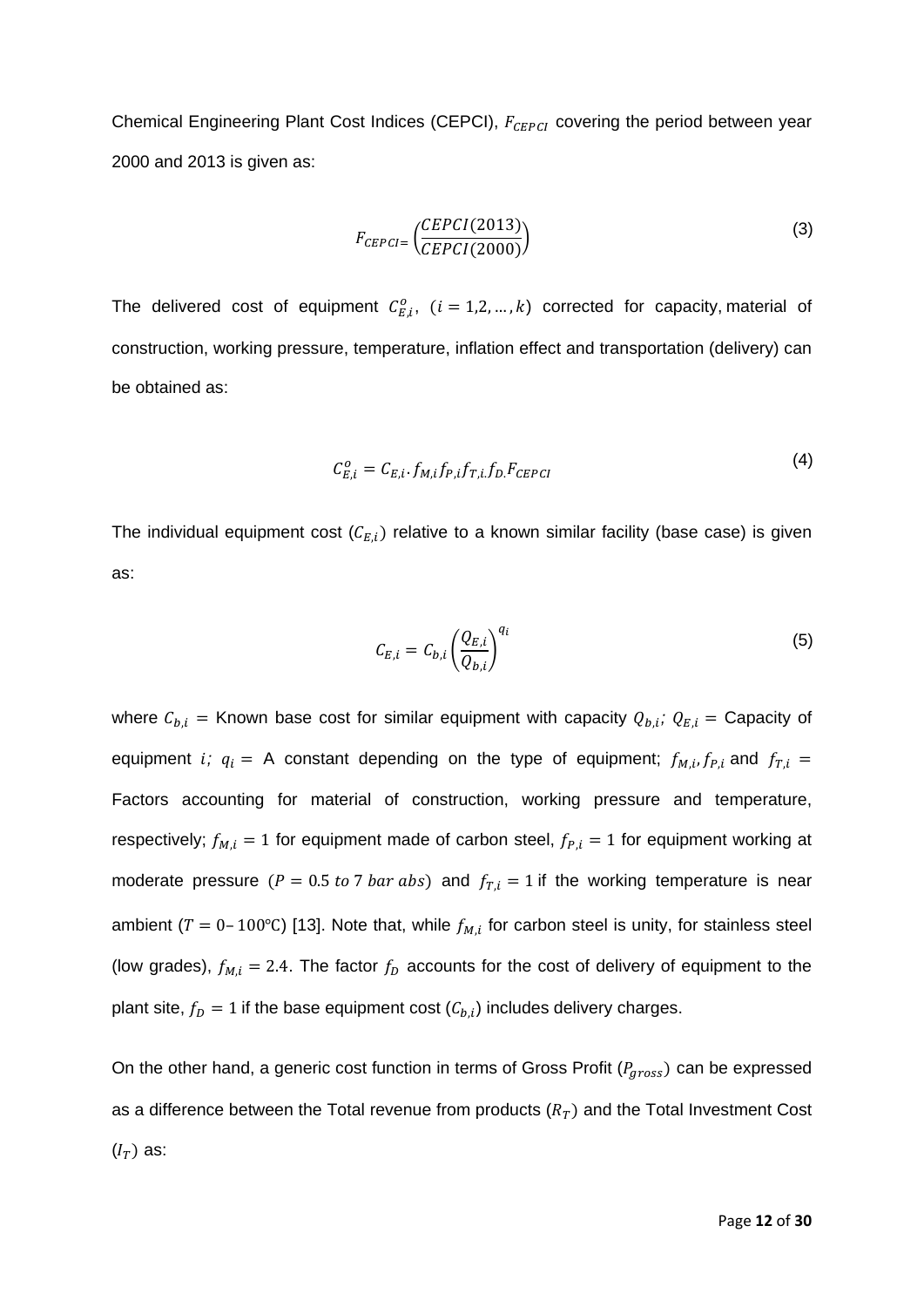$$
P_{gross} = R_T - I_T \tag{6}
$$

The annual net profit (assuming an income tax rate of 50%) is given as:

$$
P_{net} = 0.5P_{gross} \tag{7}
$$

A selection of the obtained deterministic financial measures is presented in Table 4. Note that these deterministic values may be used as reference points in deciding success/failure limits for the venture (this idea will be elaborated in the next section). Further details on equipment costing for this particular case study can be found in West *et al.* [9]. A major objective of this section is to provide a background against which the new stochastic process modelling framework (presented in the next section) can be illustrated.

**Table 4: Summary of Economic Indicators**

| <b>Economic Indicator</b>                                               | Deterministic value ( $\times 10^6$ ) |
|-------------------------------------------------------------------------|---------------------------------------|
| Total Capital Investment TCI, (\$)                                      | 1.08000                               |
| Total Production Cost TPC, $(\frac{2}{\gamma}yr)$                       | 8.44400                               |
| Total revenue from Biodiesel and Glycerine $(\frac{2}{\gamma}\gamma)^2$ | 8.99300                               |
| Net Profit After Tax NPT $(\frac{2}{y}r)$                               | 0.29440                               |
| Breakeven Price of Biodiesel $U_R^*$ (\$/ton)                           | 0.00109                               |

So far, impact of uncertainties arising from designs, random input/output variations, internal changes in the process due to chemical/physical operations and market forces have not been explicitly factored into the techno-economic evaluation which could lead to excess overdesign/specification, which is expensive. In addition, such deterministic approach has been shown to give limited insight into performance behaviour of process systems [25]. Stochastic techno-economic analysis can be used to model some of these sources of uncertainties taking into account their respective bounds and probability distributions, including the parametric interactions.

# **4.0 STOCHASTIC ECONOMIC EVALUATION**

A major aim of this study is to develop a framework to model the uncertainty associated with some key variables, propagate them and investigate their cumulative impact on some economic decision-indicators such as the breakeven price of biodiesel  $U_B^*$  (\$/ton), Total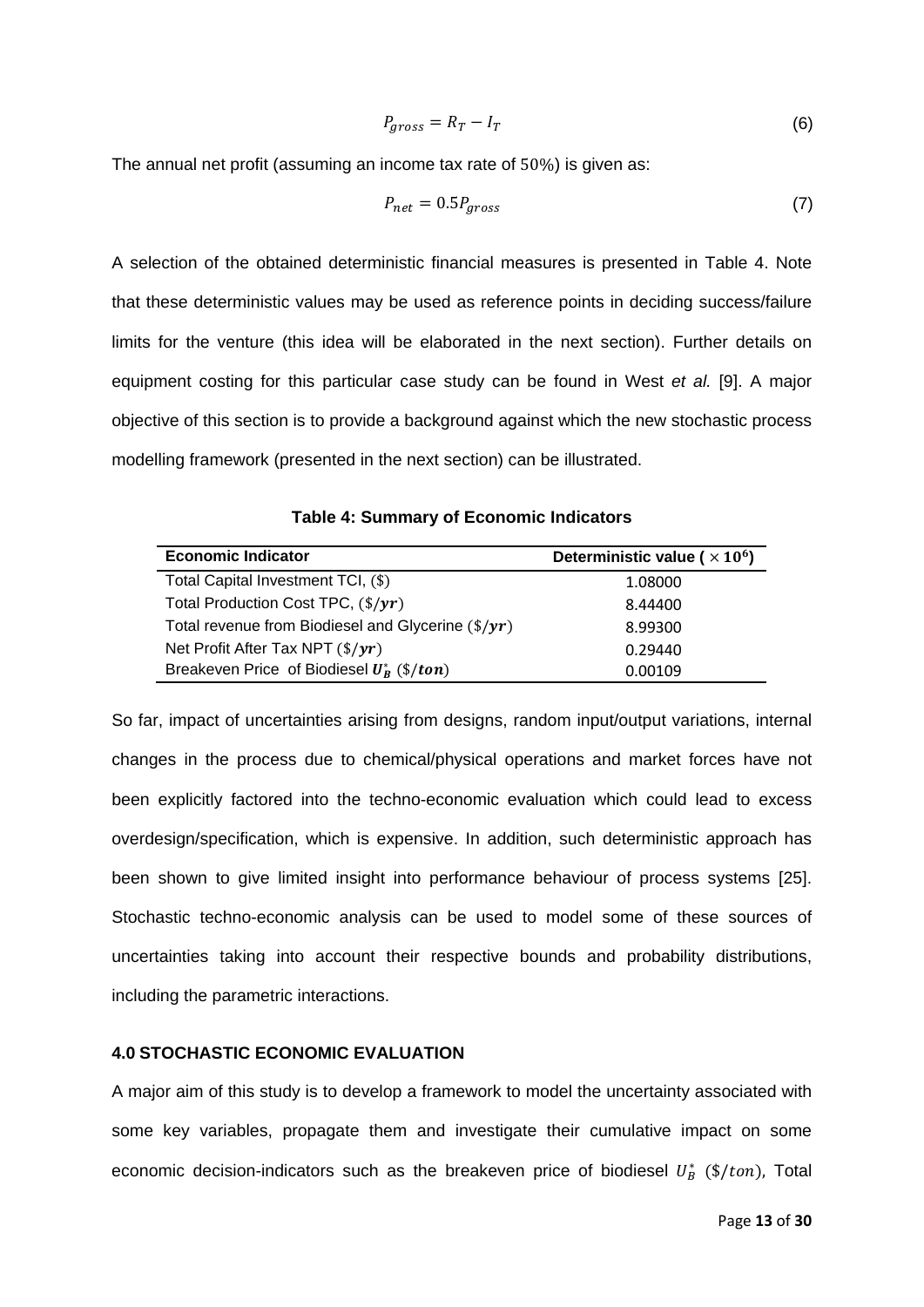Capital Investment TCI (\$), Total Production Cost TPC ( $\frac{\sqrt{y}}{y}$ ), Total revenue from biodiesel & Glycerine ( $\sqrt{s}/\gamma r$ ) and Net Profit after Tax NPT ( $\sqrt{s}/\gamma r$ ), etc. First, the biodiesel production process is modelled and simulated deterministically as described in the previous sections. This is followed by a number of performance modelling activities, shown in Fig.2.



**Figure 2: An approach for stochastic techno-economic assessment of biodiesel production plants**

After constructing an objective function, a mathematical function, usually termed Limit State Function (LSF), is then defined to split the performance space into 'success' and 'failure' regions. Considering a system under uncertainty, we may for instance wish to determine the probability ( $P_f$ ), that the objective function  $y(x)$  assumes a value equal to or less than a certain threshold  $\varphi$ , which can be a scalar or a function. This can be expressed as:

$$
P_f = P[y(x) \le \varphi] = P[G(\underline{X}) \le 0]
$$
\n(8)

In terms of the joint density function, the failure probability for the system may be defined as [26]: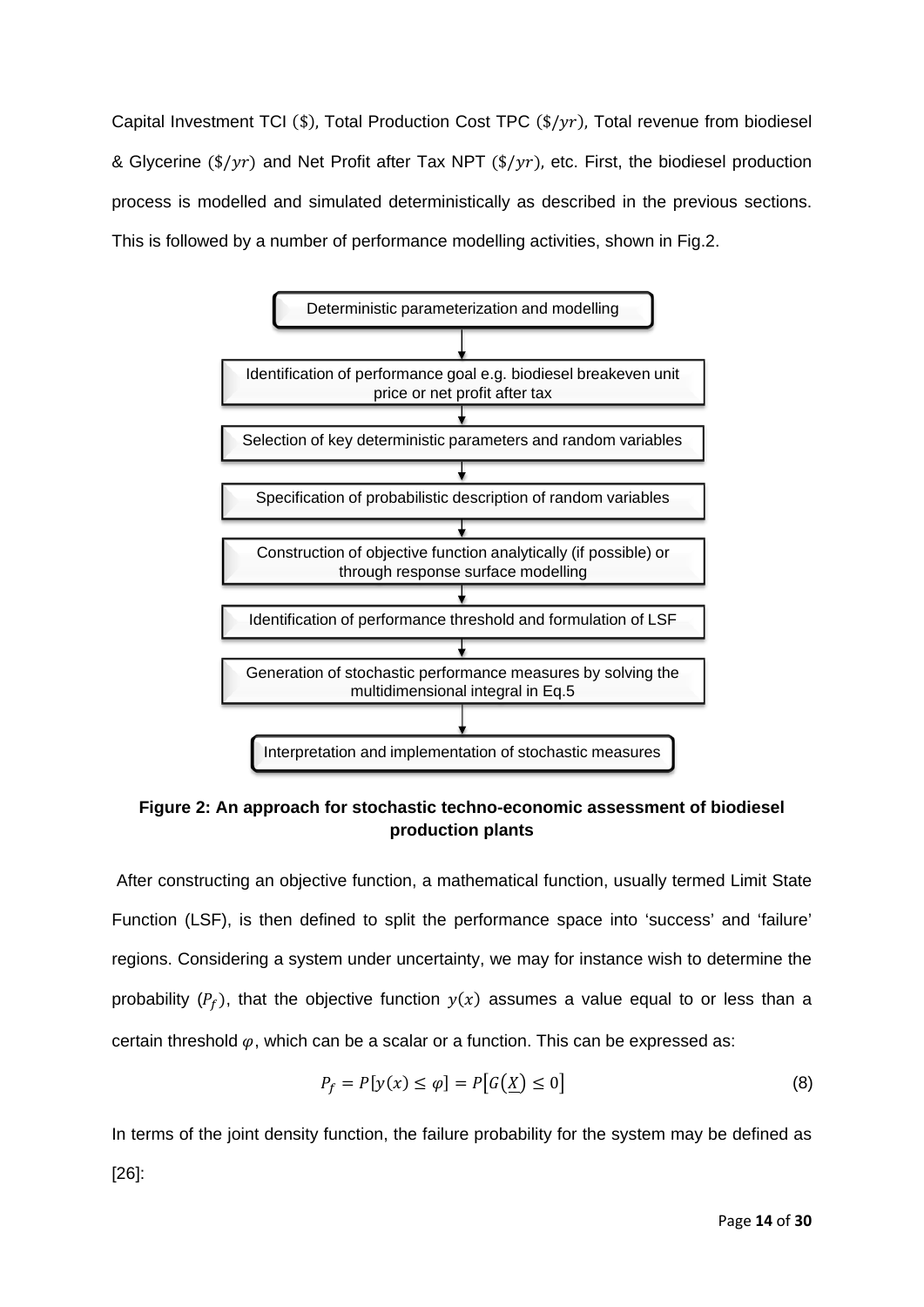$$
P_f = \int\limits_{G(\underline{X}) \le 0} f_{\underline{X}}(\underline{x}). d\underline{x} \tag{9}
$$

where  $G(\underline{X})$  is the LSF,  $\underline{X}$  is the input vector and  $f_X(.)$  is the joint probability density function. This approach to system performance characterization is inspired from the structural reliability principles [26-32]; a huge potential exists to optimise the techno-economic analysis of biodiesel production plants by extending these principles. Note that while structural reliability analysis is mainly concerned with the effects of random forces and mechanical properties on structural performance, the chemical process reliability analysis is focused on random process conditions (e.g. changes in reaction conditions, cost of raw materials, etc.) and their effects on product quantity/quality which eventually translate to profitability.

In the stochastic economic evaluation of biodiesel production plants, subject to the LSF, the chance of meeting some target thresholds, optimal operating conditions/design points, sensitivity of the target to each of the primary variables, reliability index and other important performance measures can be determined. In this work, solution of the multidimensional integral, given by Eq.9, is achieved by combining both FORM and MCS principles in order to gain wide range of stochastic performance measures.

## **4.1 First Order Reliability Method (FORM)**

A major goal of FORM is to determine the most probable design/operating specifications, usually termed design point and the probability value/reliability index associated with it. After setting up the LSF, the basic variables  $(X)$  are transformed (as depicted in Fig.3) from physical space to standard normal space,  $Z$ :

$$
Z_i = \frac{X_i - \mu_{X_i}}{\sigma_{X_i}}\tag{10}
$$

where  $\mu_{X_i}$  and  $\sigma_{X_i}$  are the first and second moments respectively and  $X_i$  is a given realisation of the uncertain variable. It is worth noting that non Gaussian variables can also be handled through the normal tail transformation, as discussed in [32]. Such transformation is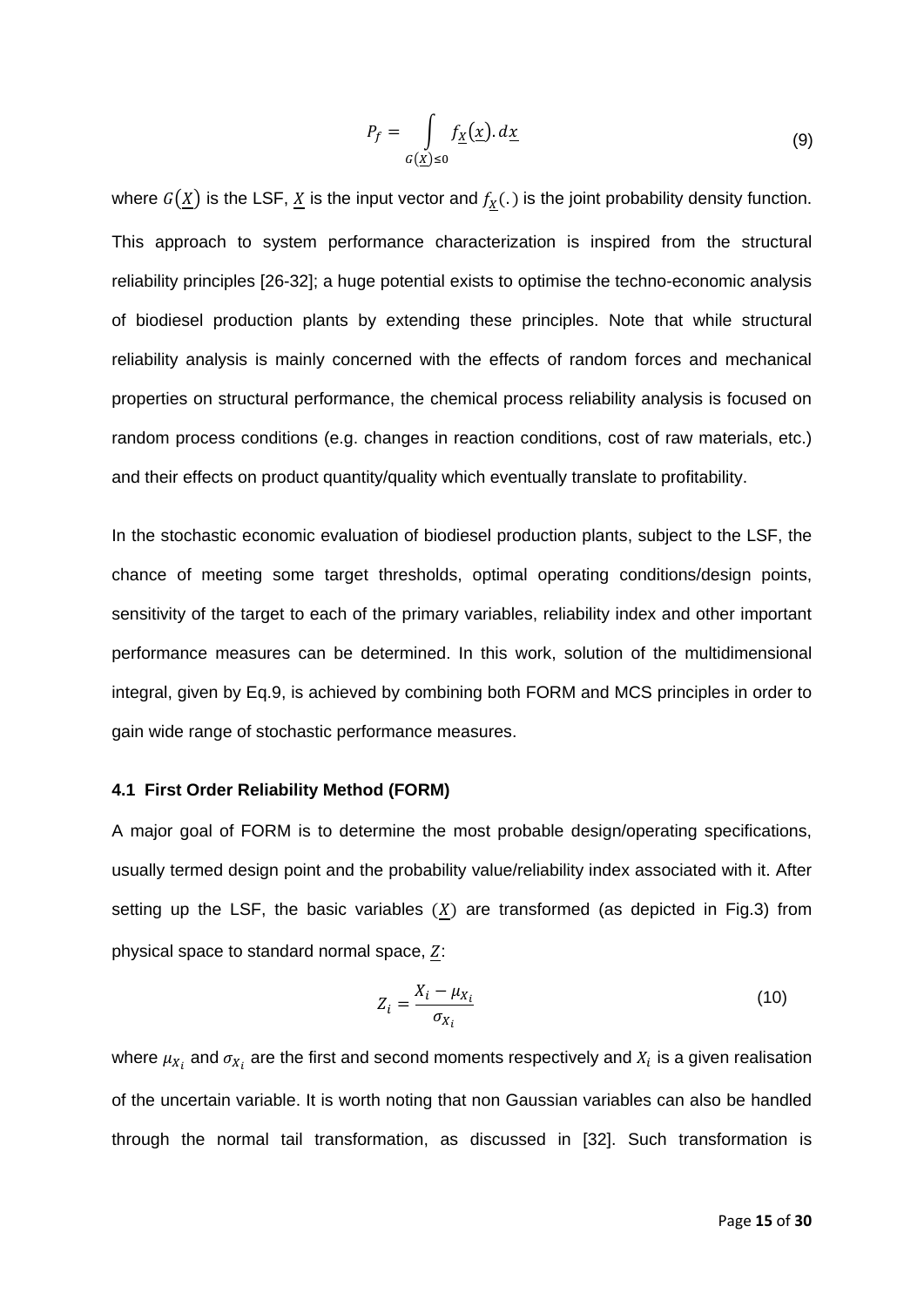necessary in order to normalise the design space about the mean value of the objective function.



Figure 3: Failure surface transformation from physical (X) to standard normal space (Z) for a non-linear safety margin involving two independent Gaussian variables

Using first order Taylor series, the LSF,  $G(\underline{X})$  is linearized about  $z^*$  (which is initially unknown) as:

$$
G'(Z) \approx G(z^*) + \nabla G(z^*)^T \cdot (Z - z^*)
$$
\n
$$
(11)
$$

while:

$$
z^* = argmin\left\{\frac{1}{2}||z||^2 \; \middle| \; G(z) = 0\right\} \tag{12}
$$

A design point  $z^*$  to satisfy  $G(\underline{Z}) \leq 0$  is then sought; improved Hasofer-Lind- Rackwitz-Fiessler (iHLRF) algorithm can be used for this purpose [27,28,33]. In order to use iHLRF, an iteration counter  $j$  is introduced into Eq.11 as:

$$
G'(Z) \approx G(z_j^*) + \nabla G(z_j^*)^T \cdot (Z - z_j^*)
$$
\n(13)

The sensitivity indices  $\alpha_i$  are defined by:

$$
\alpha_i = \frac{{z_i}^*}{\beta} \tag{14}
$$

These are the direction cosines of  $\beta$  along the respective coordinates evaluated at  $\underline{z}^*$  which give quantitative measures of the sensitivity of the system performance at the design point to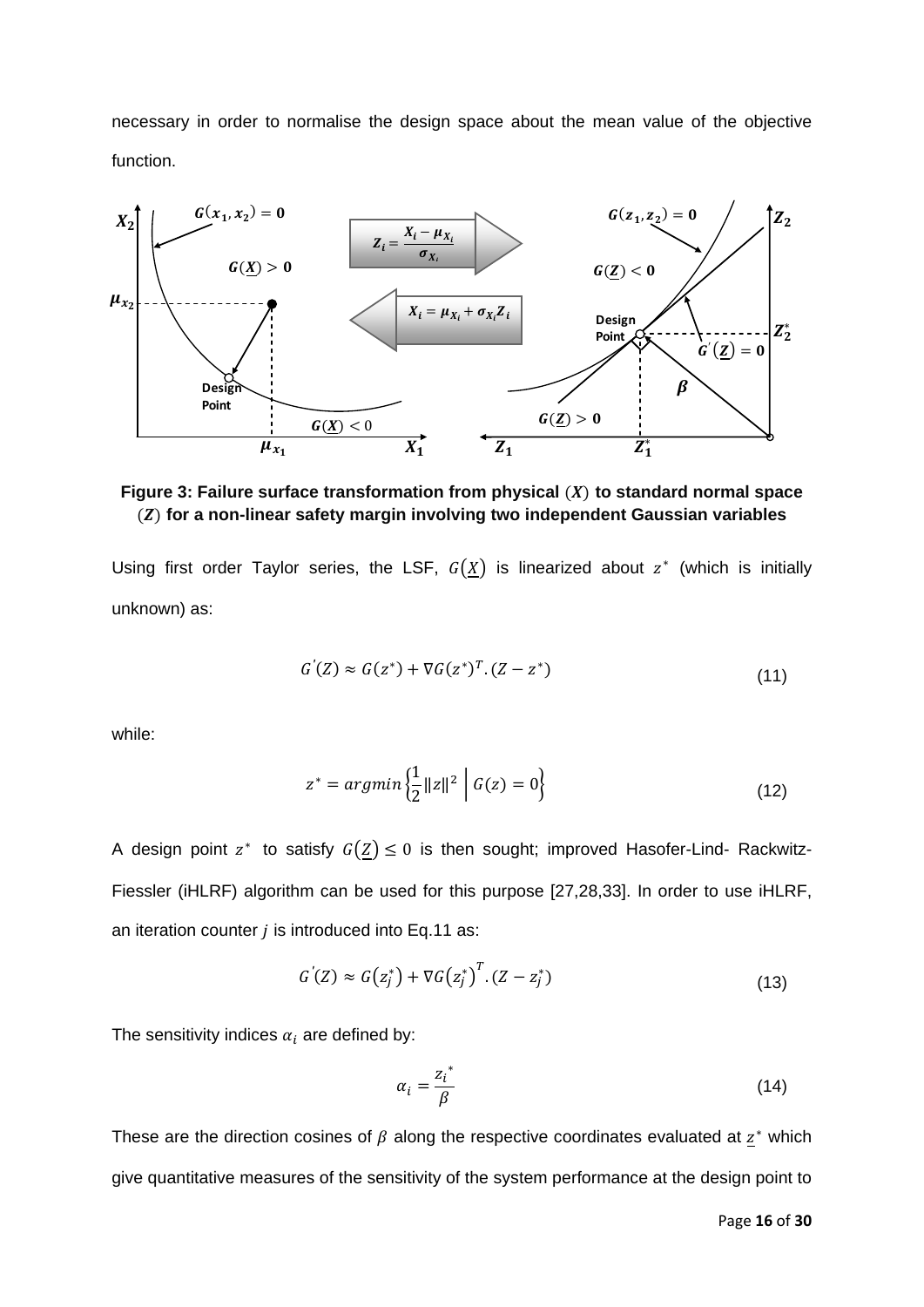changes in the basic variables. A simplified iHLRF search scheme [26] is given by Eq.15, evaluating iteratively until convergence,  $(G(Z) = 0 \text{ or } \approx 0)$  is achieved.

$$
z_i^* = \alpha_i^0 \times \frac{\left(\alpha_j^0 z_j^0\right)^T - G(z^{*})}{\left(\alpha_j^0\right)^T}
$$
 (15)

The Hasofer-Lind (H-L) reliability index  $\beta$  is given as.

$$
\beta = \left\{ z_i^* \sqrt{\left[ (\nabla G'(Z_i))^2 \right]^T} \right\} / \nabla G'(Z_i)
$$
\n(16)

where  $z^*$  is the point on the failure surface that minimizes  $\beta$  in the standard normal space (coordinate of the point with the highest probability density), and *G'* is the linearized limit state function about  $z^*$  [29]. Essentially this is the length of the line segment between the origin and the 'failure' surface in the standard normal space  $N(0,1)$ . In practice, the higher the value of  $\beta$ , the less the probability of failure is set up to express failure probability). Also, it is to be noted that, depending on practical meaning of the chosen threshold,  $G(\underline{X}) \leq 0$  can be set up to define various operating specifications and the associated failure/success probabilities. A number of solution techniques can be used to obtain performance measures from Eq.9 &11. Detailed validation and application of the stochastic framework to individual process units was presented in Abubakar *et al.* [17].

#### **4.2 Monte Carlo Simulation (MCS)**

The multi-dimensional integral (Eq.9) can also be solved using MCS. First a counter function  $I(x)$ , defined by Eq.17, is introduced as shown in Eq.18 to change the integration domain to real space. Based on predefined probability distributions, samples are drawn and used to evaluate the  $n-$ dimensional integral subject to prescribed LSF and other boundary conditions.

$$
I(x) = \begin{cases} 1, & G(\underline{X}) \le 0 \\ 0, & G(\underline{X}) > 0 \end{cases} \tag{17}
$$

$$
P_f = \int\limits_{G(\underline{X}) \le 0} I(x) f_{\underline{X}}(\underline{x}) d\underline{x} \cong \frac{1}{n_T} \sum_{i=1}^n I(x_i)
$$
 (18)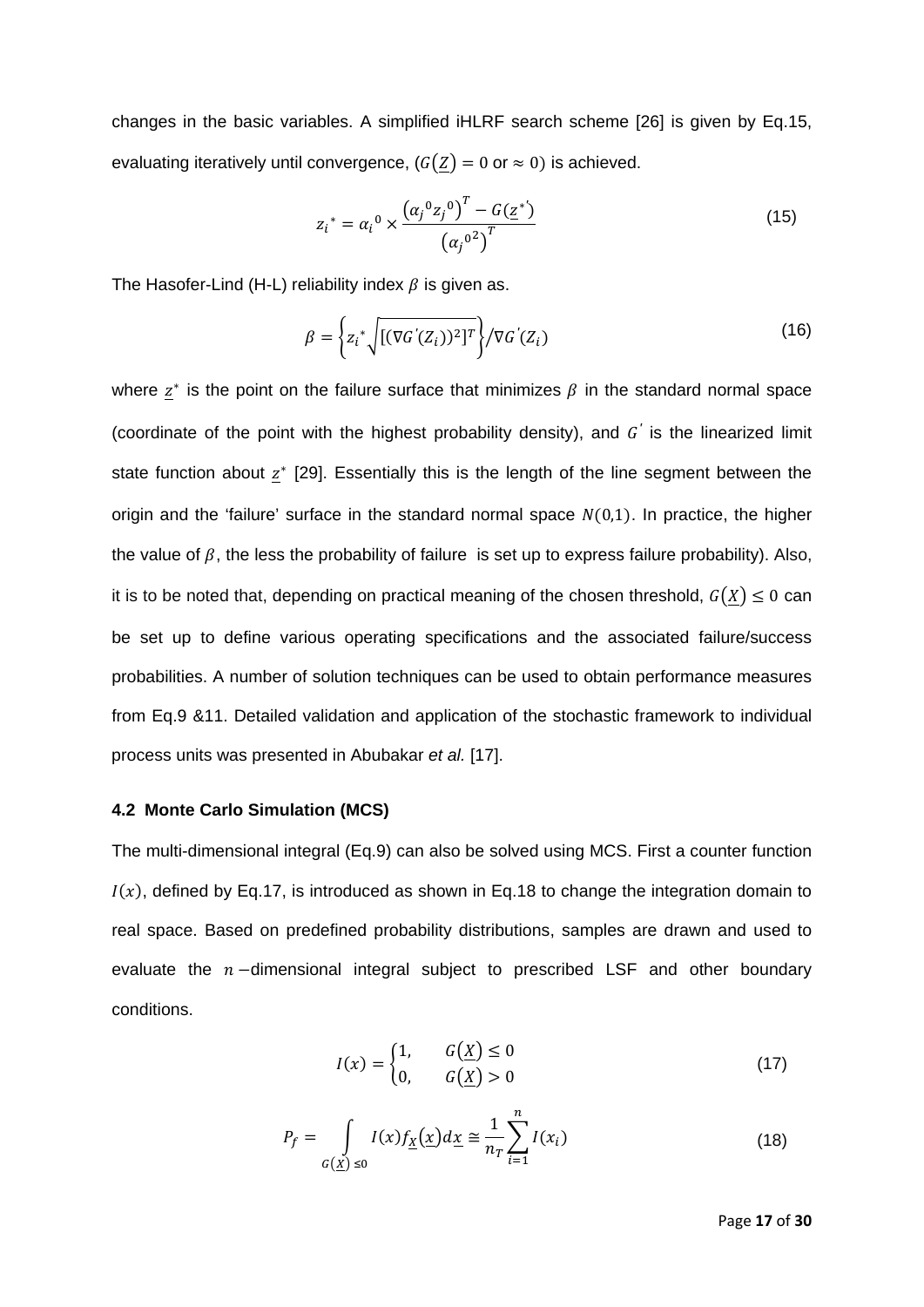Total sample size,  $n<sub>T</sub>$  and the indicator function counts can be used to estimate the probability  $P_f$  of achieving (or missing) a desired design or performance target [32]. An estimate of the probability value is given by the ratio of the sum of the successful responses to the total number of responses. Note that the LSF is set up to constrain the objective function in order to realise a chosen performance target. Extensive literature on MCS method is given elsewhere [26, 30-32].

### **4.3 Reliability based Techno-economic Analysis of a Biodiesel Plant**

A number of parameters affect the technical and financial performance of the biodiesel production plant. For simplicity, some of the variables are assumed to be well known, hence classified as deterministic parameters and the others are assumed to be stochastically varying (with given standard deviations, shown in Table 5). Note that classification like this could be subjective. With the exception of total delivered equipment cost, which is modelled by a uniform distribution, the remaining random variables are assumed to be governed by a Gaussian distribution.

Input/output concentrations that are not of economic significance have been ignored in the mass balance. The total delivered equipment cost  $C_E^o$  (modelled by a uniform distribution) has a lower bound of \$89003 and an upper bound of \$148338 corresponding to  $\pm$ 25% error limits respectively. The variables: Total production cost factor  $(F_{TPC})$ , Bare module factor  $(F_{BM})$  and Total capital investment factor  $(F_{TCI})$  are assigned a Coefficient of Variation (CoV) of 10% whereas a CoV of about 8% is ascribed to each of the mass fractions.

Analytically, a simplified cost function for the biodiesel plant in terms of the gross profit takes the following form:

Gross Profit = (Income from: Biological + Glycerine + Unreacted WCO)

\n
$$
- [Start up Cost + Depreciation + Total Production Cost)
$$
\n(19)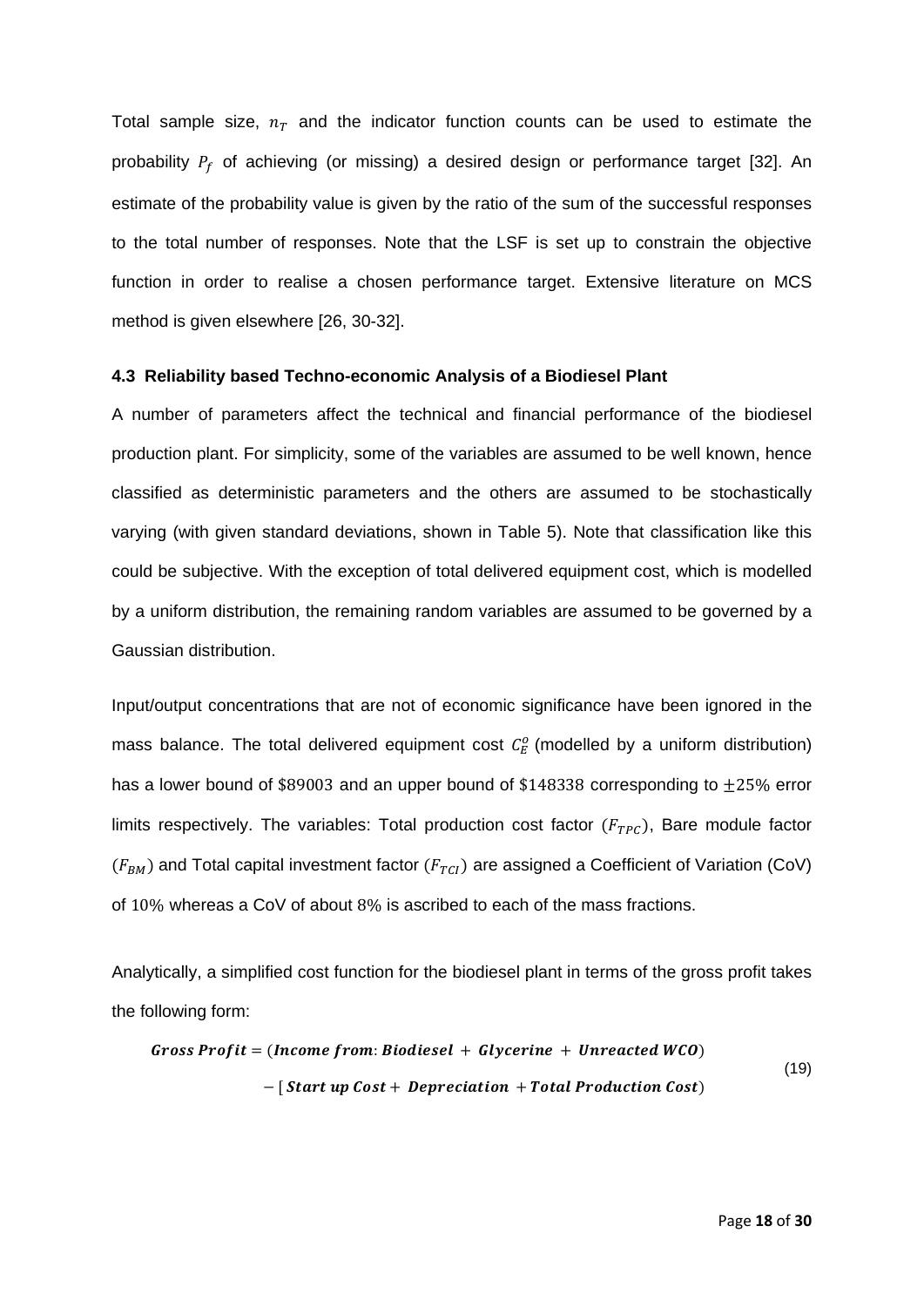| S/N            | <b>Parameter</b>                                                    | <b>Mean/Nominal</b><br>Value | <b>Standard</b><br>deviation |
|----------------|---------------------------------------------------------------------|------------------------------|------------------------------|
| $\mathbf{1}$   | Average depreciation factor $F_{Disc}$                              | 1.2770                       |                              |
| $\overline{2}$ | Equipment cost updating factor $F_{CEPCI}$ (CEPCI)                  | 1.4810                       |                              |
| 3              | Factor accounting for start-up cost (10% of FCI), $F_{\text{stun}}$ | 0.1000                       |                              |
| 4              | Consumer price index CPI (covering the period 2000-2013)            | 1.3500                       |                              |
| $\mathbf 5$    | Unit price of Glycerine $U_G$ , (\$/ton)                            | 700.00                       |                              |
| 6              | Unit price of methanol $U_M$ , (\$/ton)                             | 211.00                       |                              |
| $\overline{7}$ | Unit price of waste cooking oil $U_{WO}$ , (\$/ton)                 | 400.00                       |                              |
| 8              | Factor accounting for cost of delivery $f_{\text{Del}}$             | 1.0000                       |                              |
| 9              | Capital/construction cost inflation rate $r$ (%)                    | 0.0200                       |                              |
| 10             | Production/raw materials/product cost inflation rate $p(\%)$        | 0.0000                       |                              |
| 11             | Mass flowrate in biodiesel product stream $m_B$ , $(kg/hr)$         | 989.60                       |                              |
| 12             | Mass flowrate in glycerine product stream $m_G$ , $(kg/hr)$         | 100.40                       |                              |
| 13             | Mass flowrate in methanol feed stream $m_{M-in}$ , $(kg/hr)$        | 108.30                       |                              |
| 14             | Mass flowrate in unreacted WCO product stream $m_{UWO}$ , $(kg/hr)$ | 59.800                       |                              |
| 15             | Mass flowrate in WCO feed stream $m_{W0-in}$ , (kg/hr)              | 1050.0                       |                              |
| 16             | Plant life span $n (yrs)$                                           | 20.000                       |                              |
| 17             | Upstream plant time per year $t$ ( $hr$ )                           | 7920.0                       |                              |
| 18             | Total Delivered Equipment Cost $C_{E}^{o}$ , (\$)                   | 118670                       | 17125.0                      |
| 19             | Glycerine in product stream4 $x_4^G$ , (%)                          | 0.9625                       | 0.0674                       |
| 20             | Biodiesel in product strem 1 $x_1^B$ , (%)                          | 0.9800                       | 0.0686                       |
| 21             | Biodiesel in product strem2 $x_2^B$ , (%)                           | 0.0165                       | 0.0012                       |
| 22             | Unreacted waste cooking oil in product stream2 $x_2^{UWO}$ , (%)    | 0.9835                       | 0.0492                       |
| 23             | Methanol in Feed stream $x_{in}^{M}$ , (%)                          | 0.9750                       | 0.0683                       |
| 24             | Waster cooking oil in feed stream $x_{in}^{WCO}$ , (%)              | 0.9500                       | 0.0665                       |
| 25             | Total Production Cost factor $F_{TPC}$                              | 2.0318                       | 0.2032                       |
| 26             | Bare module factor $F_{BM}$                                         | 4.9600                       | 0.4960                       |
| 27             | Total Capital Investment factor $F_{TCI}$                           | 5.8500                       | 0.5850                       |

#### **Table 5: List of parameters: deterministic and stochastic**

A straight-line depreciation and start-up cost are assumed to be at 10% of Fixed Capital Investment (FCI), i.e. depreciation factor  $f_{Dep} = 0.1$  and start-up cost factor  $f_{St.up} = 0.1$ . The factors  $F_{TCI}$ ,  $F_{TPC}$  and  $F_{BM}$  are computed based on the individual factors given in Timmerhaus *et al.* [21] and  $F_{CEPCI}$  is the cost updating factor, which is the ratio of the CEPCI covering the period between year 2000 and 2013. Assuming 100% (optimistic) plant capacity utilization, the gross annual profit, from first principles, can be obtained as:

$$
P_{gross} = ((x_2^B m^B + x_3^B m^{UWO}) tU_B + x_1^G m^G tU_G)
$$
  
 
$$
- [f_{St.up} \cdot F_{BM} \sum_i f_D \cdot C_{E,i}^o \cdot F_{CEPCI} + f_{Dep} \cdot F_{BM} \sum_i f_D \cdot C_{E,i}^o \cdot F_{CEPCI} + F_{TPC} \cdot (x_{in}^{WO} m_{in}^{WO} \cdot U_{wo} + x_{in}^M m_{in}^M \cdot U_M) t] + x_3^{UWO} m^{UWO} tU_{wo}
$$
 (20)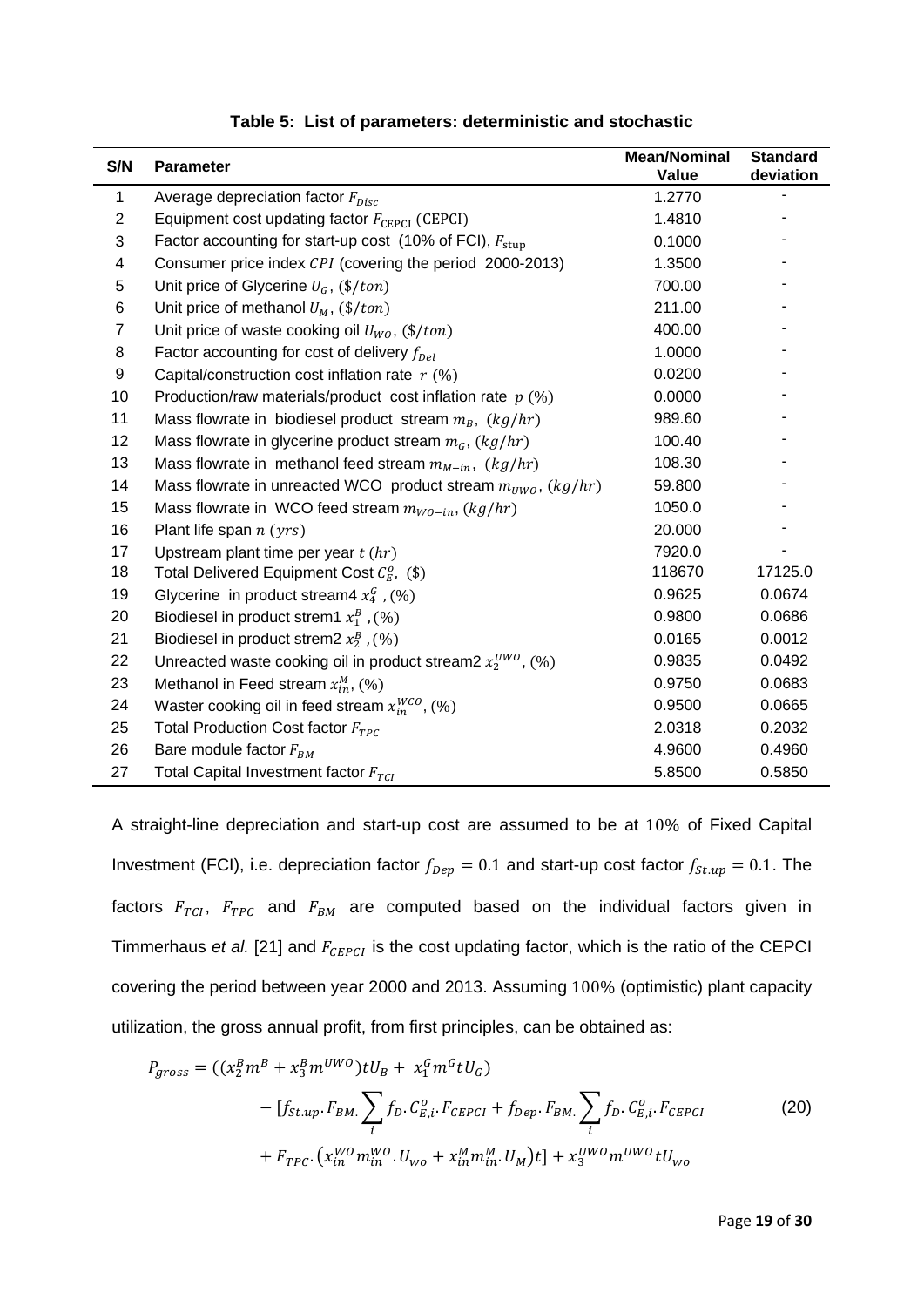where  $x, m$  =Mass fraction and mass flowrate;  $B, G, M, WCO$  and  $UWO$  refer to biodiesel, glycerine, methanol, waste oil and unreacted waste oil respectively;  $t =$ Upstream time per year ( $t = 330 \text{ days} \times 24 \text{ hrs} = 7920 \text{ hrs}$ );  $U_B$ ,  $U_G$  = Price per unit of biodiesel and glycerine respectively (\$/ton) and  $f_{Dep}$  = Average depreciation factor. Note that the start-up cost is a one off disbursement hence discounted only once; discounting against inflation and time value of money, the gross profit can be obtained as:

$$
P_{gross} = ((x_2^B m^B + x_3^B m^{UWO}) tU_B + x_1^G m^G tU_G). (1 + p)^{n+2}
$$
  
– [( $f_{St.up.}F_{BM.}(1 + r)^{n+2} + f_{Dep.}F_{BM.}(1 + r)^{n+2}$ ).  $\sum_i f_D. C_{E,i.}^o F_{CEPCI}$   
+  $F_{TPC.}(x_{in}^{WO} m_{in}^{WO}. U_{wo} + x_{in}^M m_{in.}^M U_M) t. (1 + r)^{n+2}$ ]  
+  $x_3^{UWO} m^{UWO} tU_{wo.}(1 + p)^{n+2}$  (21)

The product inflation rate  $p$  is assumed to be zero and the construction as well as total production cost inflation rates  $r$  are assumed to be 2% [21]. For the purpose of this study, expected value of the discounting factor is computed as:

$$
F_{Disc} = \sum_{n=0}^{20} (1 + 0.02)^{n+2} / 20 = 1.2774
$$
 (22)

The total sales computed when the profit  $P_{net} = P_{gross} = 0$ , can be used to estimate the breakeven unit price of the biodiesel, from Eq.21, this can be expressed as:

 $U_B^*$ 

$$
[(f_{St.up.}F_{BM}(1+r)^{n+2} + f_{Dep.}F_{BM}(1+r)^{n+2}) \cdot \sum_{i} f_{D}. C_{E,i}. F_{CEPCI} +
$$
\n
$$
= \frac{F_{TPC}.(x_{in}^{WO}m_{in}^{WO}.U_{wo} + x_{in}^{M}m_{in}^{M}.U_{M})t.(1+r)^{n+2} - x_{3}^{UWO}m^{UWO}tU_{wo}.(1+p)^{n+2} - (x_{1}^{G}m^{G}tU_{G})]}{(x_{2}^{B}m^{B} + x_{3}^{B}m^{UWO})t(1+p)^{n+2}}
$$
\n(23)

Among others, the net profit after tax  $(\$)$  and expected biodiesel breakeven price  $(\$(/ton)$ across the life of the plant  $(20 yrs)$  will be modelled here based on both MCS and FORM. Given a target minimum acceptable net profit  $P_{min}$  and a threshold breakeven unit cost of biodiesel  $U_{Bmax}^*$ , from Eqs.8 & 20-23, probability of recording a net after tax profit greater than  $P_{min}$  can be expressed as:

$$
P_{fP} = P[(P_{net} \ge P_{min}) \, \text{\$/yr}]\tag{24}
$$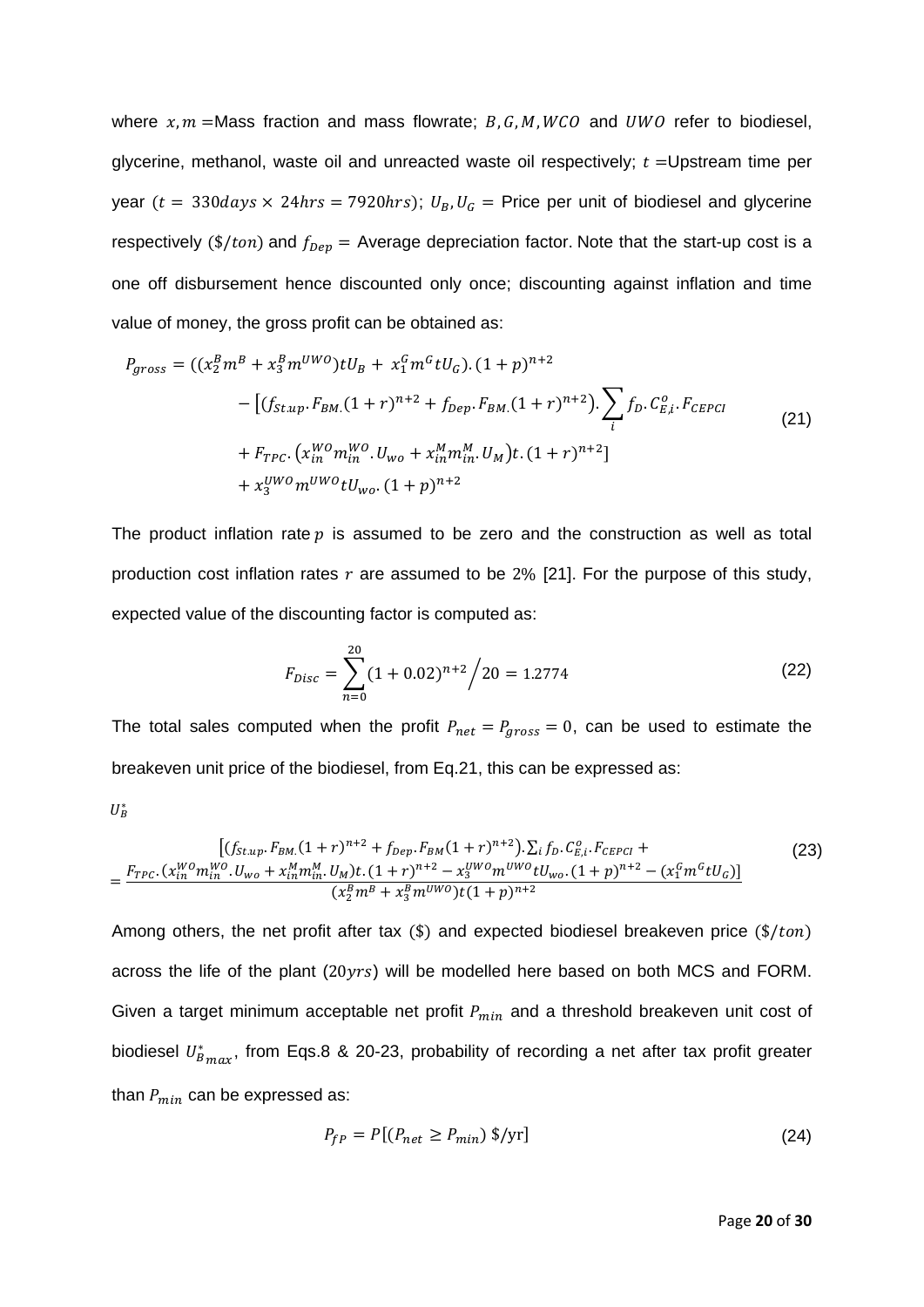In addition, the market condition is also assumed to be stable in terms of supply and demand throughout the life of the plant. In the presence of techno-economic uncertainties, the chance that the breakeven prices of biodiesel would have to be greater than  $U^{*}_{B_{min}}(\$/ton)$  is given by:

$$
P_{fB} = P[(U_B^* \ge U_{Bmax}^*) \text{ } \$/ton]
$$
 (25)

Therefore, instead of quoting a single deterministic value for an economic indicator, which in reality is uncertain, it is possible to determine the most credible range and distribution for any economic indicator of interest. It is also possible to assess specific values within a range in probabilistic terms. Furthermore, most probable design/operation specifications to achieve a given performance target including sensitivity indices can also be evaluated; some possible examples are presented in Tables 6 (a & b) and Figs.4 - 5.



**Figure 4: Average Net Profit after Tax per annum**

For instance, from Table 6(a), it can be seen that the net after tax profit has a range  $[a, b]_{NPT} \cong [-2.27 \times 10^6, 2.47 \times 10^6]$  \$/yr and the chance of recording profit that is equal to or greater than  $1.2 \times 10^6$  \$/yr is about 5% as obtained through both FORM and MCS analysis. Based on the form of the LSF, the reliability index  $\beta$  in this context gives a measure of possibility of achieving the target i.e. having NPT equal to or greater than  $1.2 \times 10^6$  \$/yr,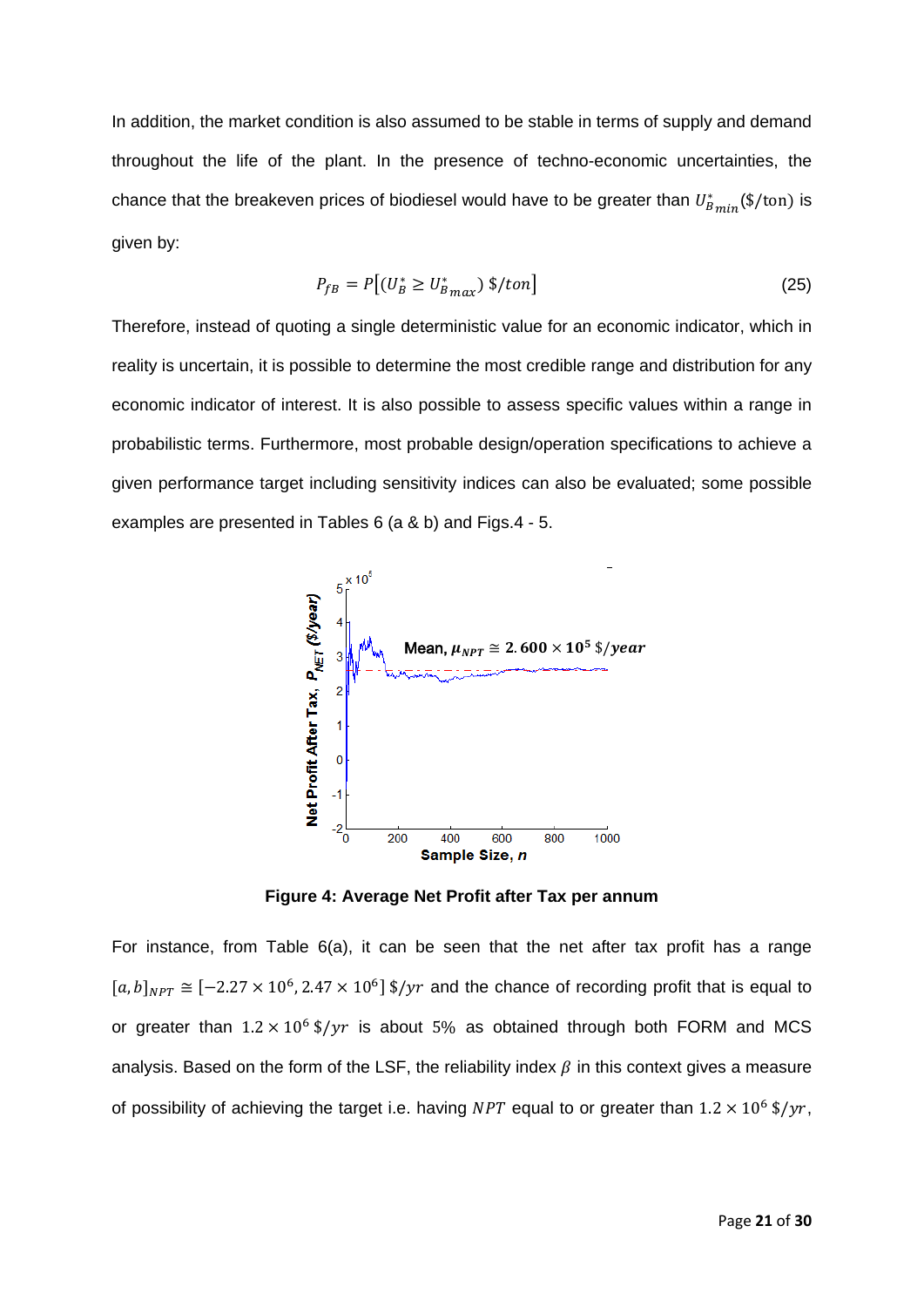the bigger the probability value the smaller the  $\beta$ . Note that this example is relevant to those cases where smaller  $\beta$  value is desired.

The distribution of NPT about the mean values is shown in Fig.4. It can be seen that the margin is slightly above zero with probability of running the biodiesel plant at loss  $P[(NPT \leq$ 0)  $\sqrt[6]{y}$  = 29% and probability of recording profit above  $1.50 \times 10^6$  \$/yr, i.e. P[(NPT  $\ge$  $1.50 \times 10^6$  $\frac{\gamma}{\gamma}$  = 1 – 0.98  $\approx$  2%.

On the other hand, it can be seen that the breakeven price of biodiesel appears to be best fitted by a lognormal distribution followed by Gaussian and Weibull distributions as shown in Fig. 5(a). The possible variation around a deterministic consideration can also be seen in this figure. It is to be noted that the analysis started with the assumption of only two types of distributions- Gaussian and uniform. A cumulative distribution curve based on the lognormal fit is shown in Fig. 5(b), probability values associated with specific or a range of biodiesel breakeven prices can be estimated from such distribution plots. For instance, in the presence of the kind of uncertainties described earlier, probability that the breakeven price of biodiesel is equal to or less than 900 \$/ton, i.e.  $P[ (U_B^* \le 900)$  \$/ton]  $\cong$  14%, as indicated in Fig.5(b); it can also be seen that the chance that the price lies between 900 and 1200  $\frac{s}{ton}$ i.e.  $P[ (900 < U_B^* < 1200)$  \$/ton]  $\cong 70\%$ . Metrics, including sample study thresholds and the probability values for a number of other economic indicators are given in Table 7. It is to be noted that these study thresholds are used for illustrative purposes only; they can be modified, depending on economics, safety and reliability constraints.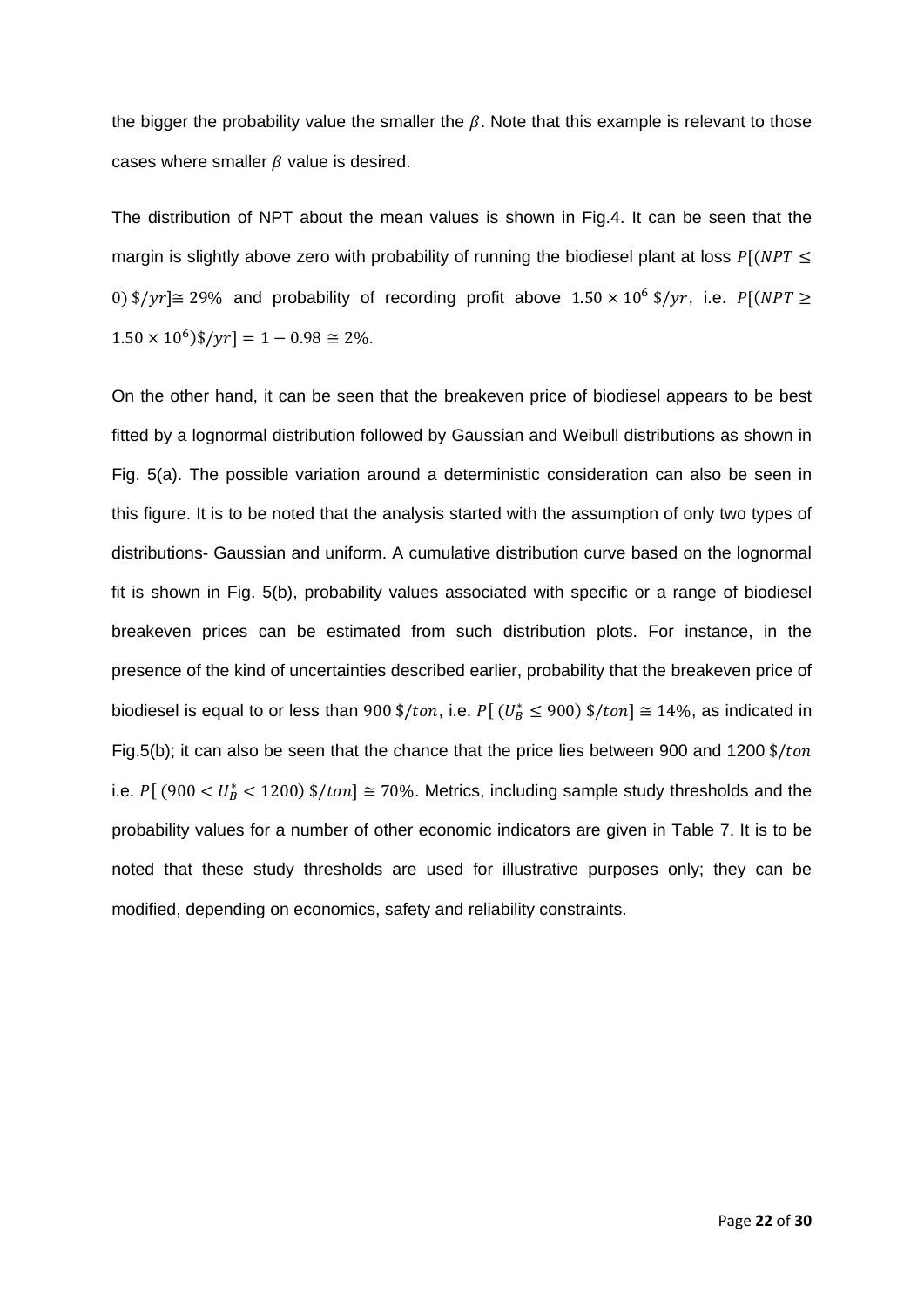

**Figure 5 (a & b): Expected distribution of breakeven price of biodiesel given the uncertainties in both design and Market forces**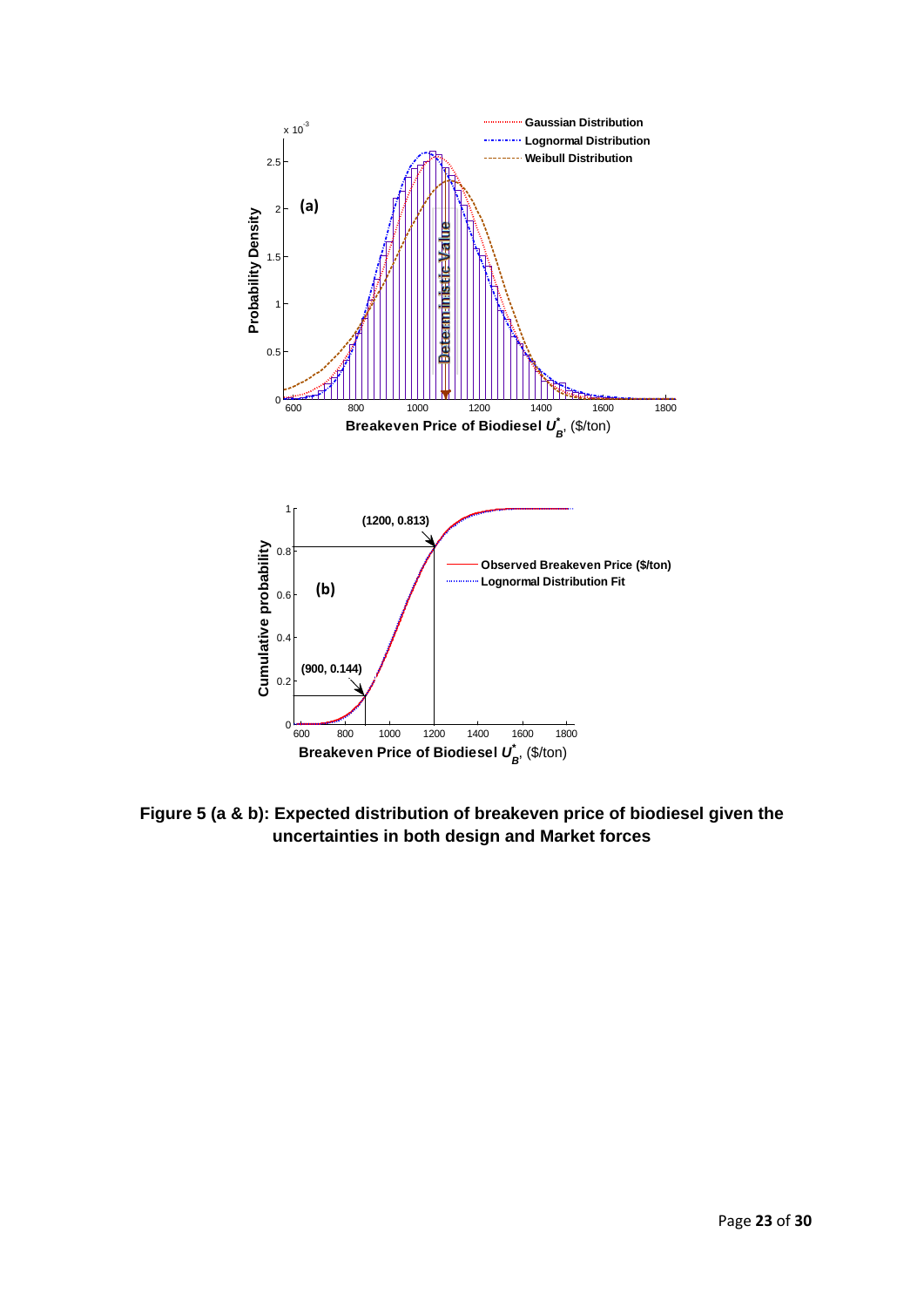| (a) After Tax Net Profit                      |                             |                        |                                                                  |  |
|-----------------------------------------------|-----------------------------|------------------------|------------------------------------------------------------------|--|
|                                               | <b>FORM Analysis</b>        |                        | Monte Carlo Simulation Analysis                                  |  |
| $P[(NPT \ge 1.20 \times 10^6)\$/yr] = 0.0514$ |                             |                        | $P[(NPT \ge 1.20 \times 10^6)\$/yr] = 0.0535$                    |  |
|                                               | H-L Index, $\beta = 1.630$  |                        | H-L Index, $\beta$ =1.611                                        |  |
| <b>Parameter</b>                              | Design/Op.<br>Spec. $(X^*)$ | $\alpha_i$             |                                                                  |  |
| $F_{BM}(-)$                                   | 4.959                       | $-0.002$               | $\mu_{NPT} = 2.54 \times 10^5$ \$/yr                             |  |
| $F_{TPC}(-)$                                  | 1.791                       | $-0.726$               | $\sigma_{NPT} = 6.00 \times 10^5 \frac{4}{3}$                    |  |
| $C_F^0$ (\$)                                  | $1.185 \times 10^5$         | $-0.004$               | $[a, b]_{NPT} \cong [-2.27 \times 10^6, 2.47 \times 10^6]$ \$/yr |  |
| $x_1^B$<br>(%)                                | 1.00                        | 0.521                  |                                                                  |  |
| $x_2^B$<br>(% )                               | 0.017                       | $5.510 \times 10^{-4}$ |                                                                  |  |
| $x_4^G$<br>(% )                               | 0.966                       | 0.033                  |                                                                  |  |
| $x_{in}^M$<br>(%)                             | 0.972                       | $-0.025$               |                                                                  |  |
| $x_2^{UWO}$ (%)                               | 0.984                       | 0.008                  |                                                                  |  |
| $x_{in}^{WCO}$ (%)                            | 0.902                       | $-0.446$               |                                                                  |  |

# **Table 6 (a & b): Sample probabilistic assessment of a biodiesel production plant**

|                    | (b) Breakeven Price of biodiesel     |                         |                                           |  |  |
|--------------------|--------------------------------------|-------------------------|-------------------------------------------|--|--|
|                    | <b>FORM Analysis</b>                 |                         | Monte Carlo Simulation Analysis           |  |  |
|                    | $P[(U_R^* \ge 1300)\$/ton] = 0.0738$ |                         | $P[(U_R^* \ge 1300)\$/ton] = 0.0735$      |  |  |
|                    | H-L Index, $\beta = 1.4500$          |                         | <b>H-L Index</b> , $\beta = 1.4502$       |  |  |
| <b>Parameter</b>   | Design/Op.<br>Spec. $(X^*)$          | $\alpha_i$              |                                           |  |  |
| $F_{BM}(-)$        | 4.971                                | 0.016                   | $\mu_{U_R^*} = 1060$ \$/ton               |  |  |
| $F_{TPC}(-)$       | 2.235                                | 0.693                   | $\sigma_{U_{R}^{*}} = 156$                |  |  |
| $C_F^0$ (\$)       | $1.19 \times 10^{5}$                 | 0.031                   | $[a, b]_{U_R^*} \cong [584, 1808]$ \$/ton |  |  |
| $x_1^B$<br>(% )    | 0.927                                | $-0.534$                |                                           |  |  |
| $x_2^B$<br>(% )    | 0.016                                | $-5.642 \times 10^{-4}$ |                                           |  |  |
| $x_4^G$<br>(% )    | 0.960                                | $-0.029$                |                                           |  |  |
| $x_{in}^M$<br>(% ) | 0.978                                | 0.027                   |                                           |  |  |
| $x_2^{UWO}$ (%)    | 0.983                                | $-0.007$                |                                           |  |  |
| $x_{in}^{WCO}$ (%) | 0.996                                | 0.482                   |                                           |  |  |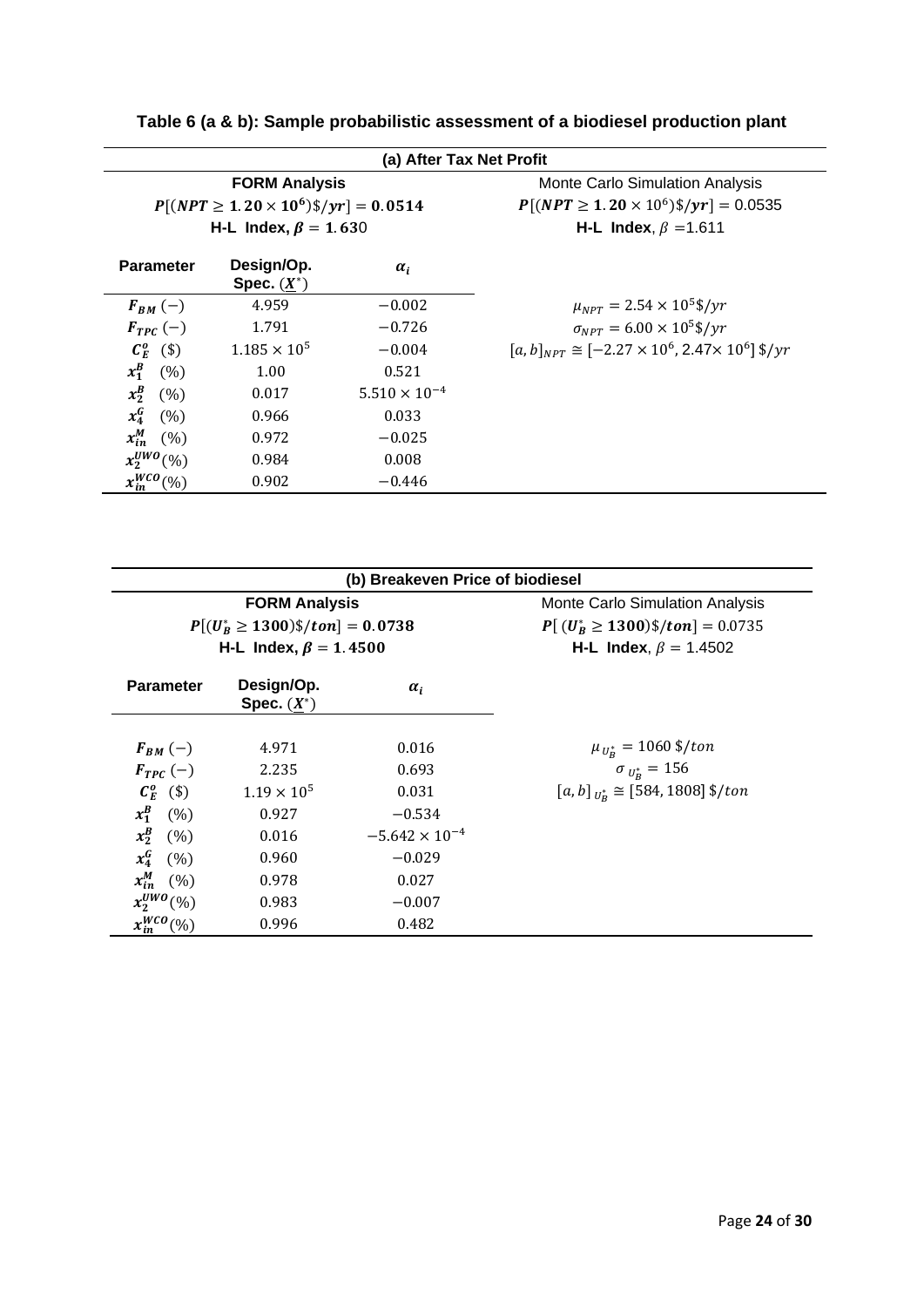| Economic Indicator, $y(x)$                                                 | Mean                   | <b>Std</b>             | <b>Study</b><br>Threshold, $\varphi$ | <b>Probability of</b><br>Exceeding $\varphi$ :<br>$P_E = P[y(x) \ge \varphi]$ |
|----------------------------------------------------------------------------|------------------------|------------------------|--------------------------------------|-------------------------------------------------------------------------------|
| <b>Total Capital Investment TCI,</b><br>$($ \$)                            | $1.0701 \times 10^6$   | $1.8903 \times 10^{5}$ | $1.5 \times 10^{6}$                  | 0.0121                                                                        |
| <b>Total Production Cost TPC,</b><br>$(\frac{\sqrt{3}}{yr})$               | $8.6551 \times 10^6$   | $1.0408 \times 10^6$   | $12.0 \times 10^{6}$                 | 0.0011                                                                        |
| <b>Total revenue from Biodiesel</b><br>and Glycerine, RBG $(\frac{2}{y}r)$ | $8.9974 \times 10^6$   | $5.9275 \times 10^{5}$ | $11.0 \times 10^{6}$                 | $5.5000 \times 10^{-4}$                                                       |
| <b>Net Profit After Tax NPT</b><br>$(\frac{\sqrt{3}}{yr})$                 | $2.5396 \times 10^{5}$ | $6.0066 \times 10^{5}$ | $1.2 \times 10^{6}$                  | 0.0535                                                                        |
| <b>Breakeven Price of</b><br>Biodiesel, $U_R^*(\frac{2}{3} / \tau$ on)     | $1.0629 \times 10^{3}$ | 156.2893               | 1300                                 | 0.0735                                                                        |

# **Table 7: MCS Results Reflecting Viability of a Biodiesel Production Plant under both Technical and Economic Uncertainties**

#### **4.1.1 Sensitivity of performance target to basic variables**

Based on the sensitivity indices  $(a_i)$  as shown in Tables 6 (a & b), it is possible to rank the basic variables in order of their impact on a given economic indicator. Also, it can be seen that a number of random variables influence profitability of the biodiesel production plant in different ways as indicated by the magnitude and directions  $(±$  signs) of the sensitivity indices. As a specific example, the breakeven price of the biodiesel is most sensitive to TPC factor  $F_{TPC}$  with a sensitivity index of +0.69, followed by biodiesel mass fraction in P.Stream1 (shown in Fig.1)  $x_1^B$  with sensitivity index of  $-0.534$  and so on (as shown in Table 6(b)). Hence, with reference to the limit state function  $U_B^* \geq 1300$  \$/ton, the plus sign associated with  $F_{TPC}$  suggests that higher TPC raises the breakeven unit cost of biodiesel whereas the negative sign associated with  $x_1^B$  suggests that lower biodiesel mass fraction in P.Stream1 leads to higher breakeven price, which confirms the usual expectation. Also, based on the form of the limit state statement and the practical significance of the economic indicators  $(U_B^*)$ , it implies that lower probability value (hence higher Hasofer-Lind reliability index  $\beta$ ) is desired in this context. Compare this to the case of NPT in which lower  $\beta$  is required even though the limit state functions in both cases have the same form  $(P[y(x) \ge \varphi])$ . This is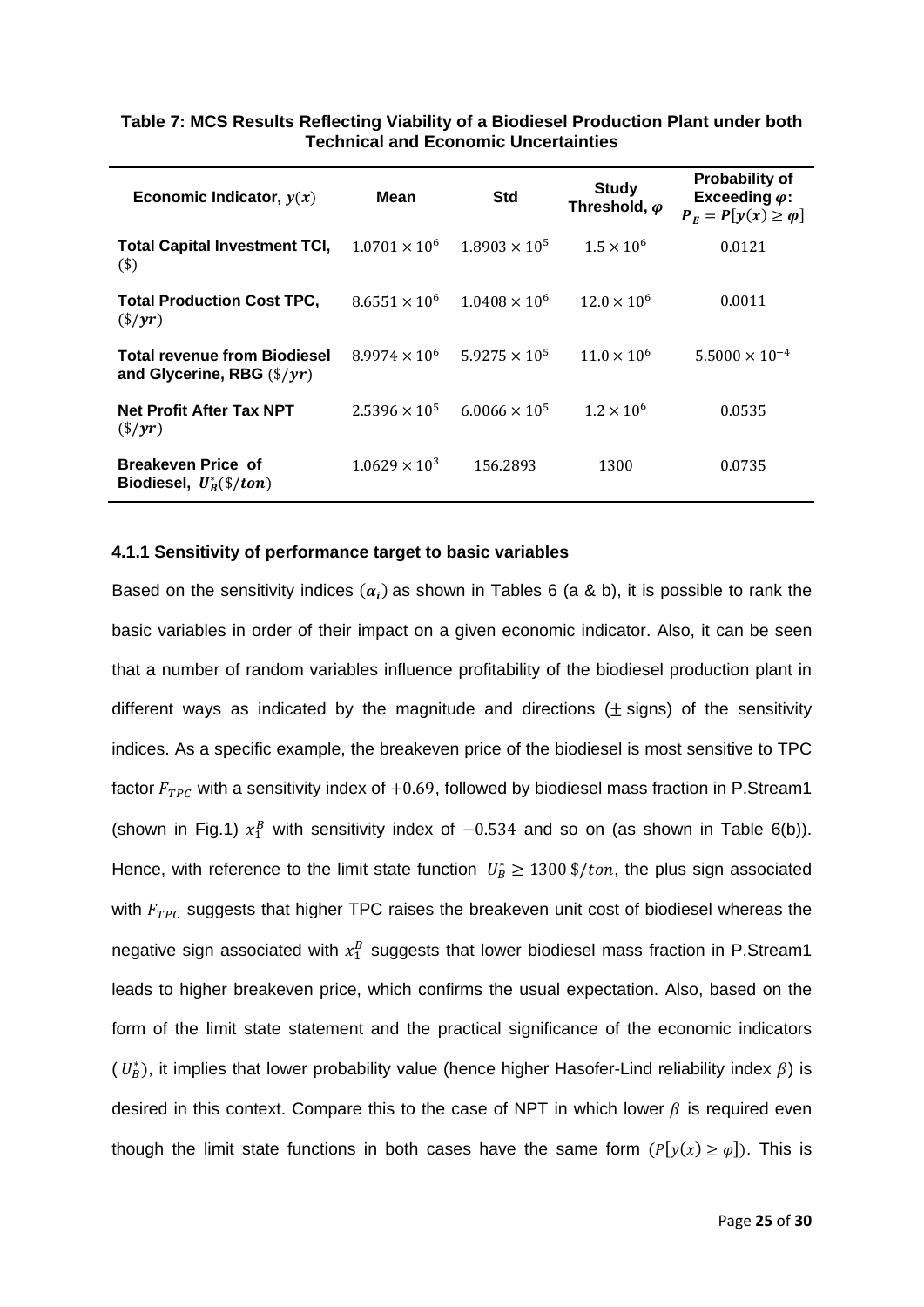because, in practice, the profit (NPT) needs to be maximized whereas a major target is to minimise the breakeven cost  $(U_B^*)$ . Consequently, if having a breakeven price higher than 1300 \$/ $ton$  is considered as failure, then going by the directions ( $\pm$  signs) associated with the sensitivity indices presented in Table 6(b), higher values of  $F_{TPC}$  (or lower values of  $x_1^B$ ) increase failure probability, hence, lowering the reliability index.

#### **4.1.2 Stochastic economic indicators**

In the presence of various sources of uncertainties and assuming that the biodiesel market remains stable, the study is also able to provide potential ranges for various economic indicators including a probabilistic scale that can be used to assess specific threshold values or intervals, as illustrated in Table 7 and elsewhere in this paper. For instance, the study further confirms that the NPT from the biodiesel plant is only marginal with a mean of  $2.54 \times 10^5$ \$/yr, and is likely to take on values in the interval  $[-2.27 \times 10^6, 2.47 \times 10^6$  \$/yr] during the life time of the plant; while probability of sustaining a negative margin for this particular plant is found to be about 30%. It may also be seen that total revenue from the sales of both biodiesel and glycerine has an average value of  $8.9974 \times 10^6$ \$/ $yr$ ; it was also found that this economic indicator may lie anywhere between 6.49  $\times$  10<sup>6</sup> and 1.13  $\times$  10<sup>7</sup>\$/yr. Assuming that the inflation rate is constant and that market demand and biodiesel production are in equilibrium throughout the life of the plant, probability of recording a total revenue greater than  $11.0 \times 10^6$  \$/yr is estimated at  $5.50 \times 10^{-4}$ . Similar details on other economic indicators such as the total capital investment, production cost and revenue generation are shown in Table 7. Specific values (study thresholds) have been selected in each case and assessed in terms of probability. The first moments obtained from this stochastic analysis are in good agreement with previously published nominal values. However, besides the deterministic options, stochastic techno-economic analysis offers a wide range of additional performance measures. Such measures can be used to support stakeholders such as the process engineers, prospective investors and various government agencies as they set out to make critical decisions.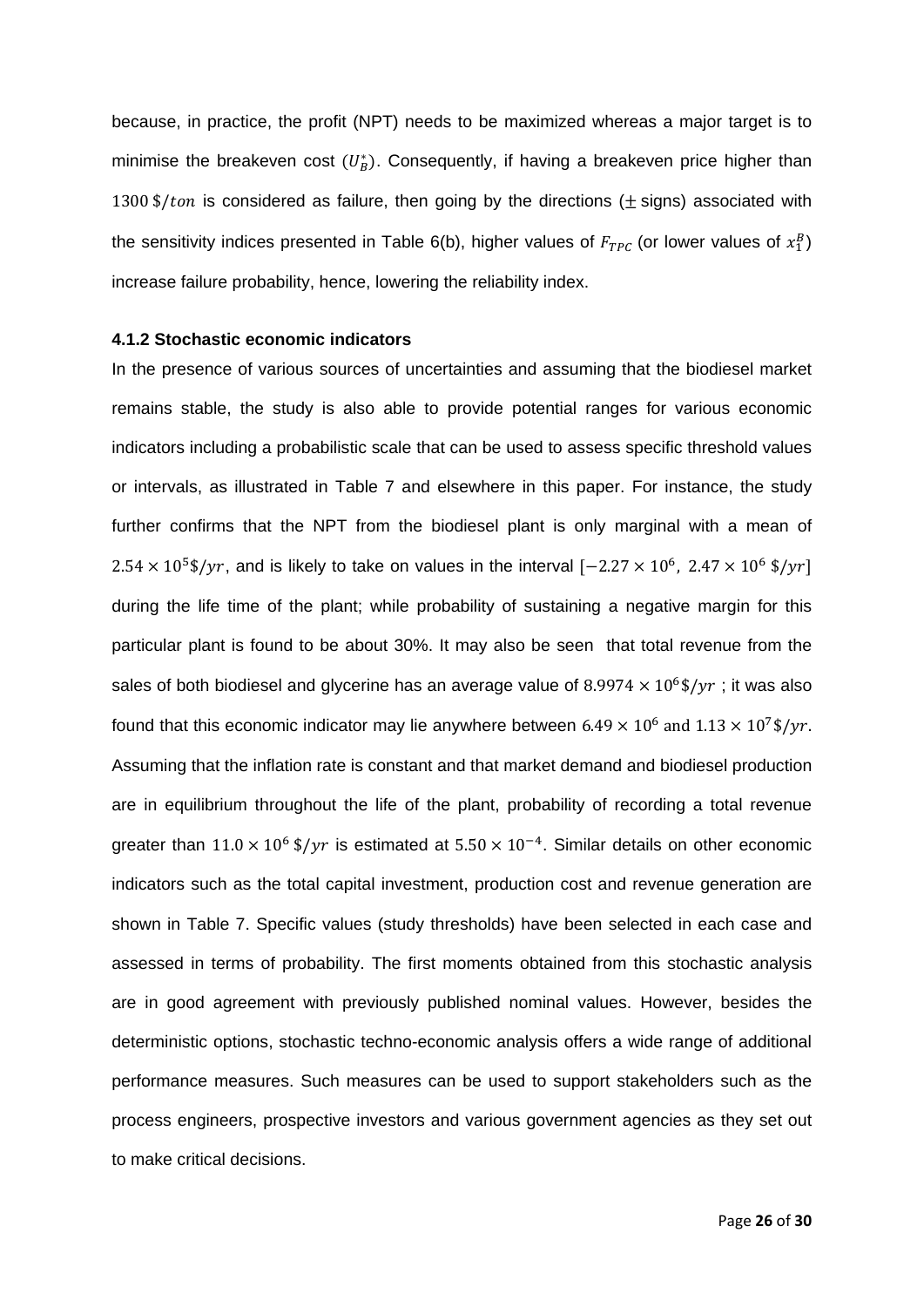Finally, in addition to the cost drivers considered in this paper, a number of other factors have considerable effect on economic viability of biodiesel production; these include, but not limited to, plant capacity, carbon credit and tax regime/government policies. Deterministic treatment of these issues was presented in [20,34,35], and the proposed stochastic approach can be applied to deduce them stochastically.

# **5.0 CONCLUSIONS**

Using the proposed stochastic techno-economic analysis method, it is possible to model and characterise the performance of biodiesel production plants under uncertainty in an efficient way. A number of performance measures including probability of success/failure, reliability index, probabilistic design/operational specifications, sensitivity indices and economic indicators can be evaluated to support practical design and management decisions. Unlike the traditional deterministic analyses, the presented stochastic approach is able to account for performance nonlinearity, non-Gaussian behaviour and low probability events (which could be of high consequence). Stochastic process performance modelling does not only increase the prospect for early flaw detection, it also makes it possible to assess the potency of various design/operational specifications in a probabilistic framework; providing deeper insights into performance behaviour of process systems. It is to be noted that all the economic indicators reported in this paper are based on a fixed-capacity ( $\sim$ 7800  $tan/yr$ ), heterogonous catalysed biodiesel production plant using WCO and methanol as feedstock. Although this paper focuses on biodiesel production plants, the proposed stochastic approach is also appropriate for techno-economic analysis of any typical engineering process system.

## **ACKNOWLEDGMENTS**

The authors wish to gratefully acknowledge the financial support granted by Petroleum Technology Development Fund (PTDF), Nigeria. Sriramula's work within the Lloyd's Register Foundation Centre for Safety and Reliability Engineering at the University of Aberdeen is supported by Lloyd's Register Foundation. The Foundation helps to protect life and property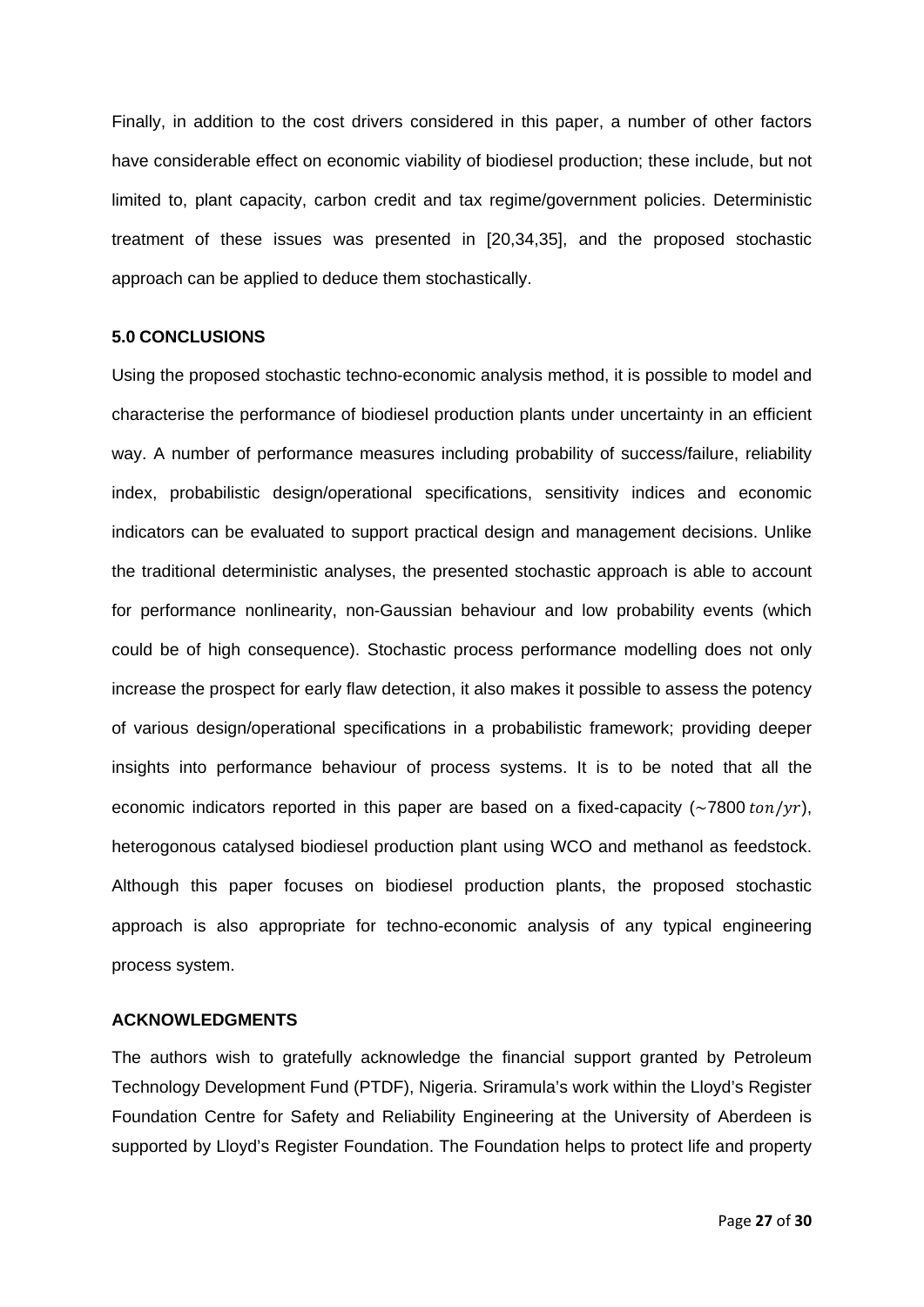by supporting engineering-related education, public engagement and the application of research.

## **Nomenclature**

| Lower/upper bound of a parametric range      | $P_{net}$                 | Net After Tax profit, $(\frac{4}{y^2})$   |
|----------------------------------------------|---------------------------|-------------------------------------------|
| Biodiesel                                    | $Q_{E.i}$                 | Capacity of new equipment i               |
| Total Delivered Equipment Cost, (\$)         | $\boldsymbol{Q}_{b,i}$    | Capacity of a known (base) equipment      |
| Total Capital cost, (\$)                     | $q_i$                     | Equipment specific cost factor            |
| Known equipment (base) cost, (\$)            | $Q-CL$                    | Quantity of heat removed in the cooler    |
| Consumer Price Index (2000-2013)             | $Q - RB$                  | Quantity of heat added by the reboiler    |
| Equipment cost updating factor (CEPCI)       | $R_T$                     | Total revenue from products               |
| Factor accounting for start up cost          | Rxn                       | Reaction                                  |
| Bare module factor (stochastic)              | r                         | Capital/construction cost inflation rate, |
| Deterministic bare module factor             | t                         | Upstream plant time per year, $(hr)$      |
| Average depreciation factor                  | $\boldsymbol{U}_{Bmax}^*$ | Target breakeven price , (\$/ton)         |
| <b>Total Capital Investment factor</b>       | $U_G$                     | Unit price of Glycerine, (\$/ton)         |
| <b>Total Production Cost factor</b>          | $U_M$                     | Unit price of methanol, (\$/ton)          |
| Joint probability distribution function      | $U_{W0}$                  | Unit price of waste cooking oil, (\$/ton) |
| Factor accounting for cost of delivery       | <b>UNRXTD</b>             | Unreacted                                 |
| Material cost factor                         | <b>WCO</b>                | Waste Cooking Oil                         |
| Working pressure/temperature cost factor     | $\underline{X}^*$         | Most probable design/operation point      |
| Limit state function                         | $x_{in}^M$                | Mass fraction of Methanol, (%)            |
| <b>Heat Exchanger</b>                        | $x_2^B$                   | Mass fraction of Biodiesel in P.strem2,   |
| <b>Total Investment Cost</b>                 | $x_2^{UWO}$               | Mass fraction of Unreacted WCO, (%)       |
| Mass flowrate of Biodiesel, $(kg/hr)$        | $x_4^G$                   | Mass fraction of Glycerine P.Stream4, (   |
| Mass flowrate of Glycerine, $(kg/hr)$        |                           |                                           |
| Mass flowrate of methanol feed, $(kg/hr)$    |                           |                                           |
| Mass flowrate of unreacted WCO, $(kg/hr)$    |                           | <b>Greek symbols</b>                      |
| Mass flowrate of WCO, $(kg/hr)$              | $\alpha$                  | Sensitivity index                         |
| Methanol                                     | β                         | Hasofer-Lind (H-L) reliability index      |
| Plant life span (yrs)                        | φ                         | Assessment criteria/threshold             |
| Probability of exceeding, $U_{Bmax}^*$       |                           |                                           |
| Gross profit (before Tax), $(\frac{1}{2}yr)$ |                           |                                           |
| Production cost inflation rate (%)           |                           |                                           |
|                                              |                           |                                           |

P. Stream Process Stream

| a/b                                              | Lower/upper bound of a parametric range  | $P_{net}$                 | Net After Tax profit, $(\frac{4}{y^2})$       |
|--------------------------------------------------|------------------------------------------|---------------------------|-----------------------------------------------|
| Biod                                             | <b>Biodiesel</b>                         | $\bm{Q}_{E,i}$            | Capacity of new equipment i                   |
| $\mathcal{C}_E^o$                                | Total Delivered Equipment Cost, (\$)     | $\boldsymbol{Q}_{b,i}$    | Capacity of a known (base) equipment          |
| $\pmb{c}_{\pmb{r} \pmb{c_I}}$                    | Total Capital cost, (\$)                 | $q_i$                     | Equipment specific cost factor                |
| $c_{\scriptscriptstyle b,i}$                     | Known equipment (base) cost, (\$)        | $Q-CL$                    | Quantity of heat removed in the cooler        |
| CPI                                              | Consumer Price Index (2000-2013)         | $Q - RB$                  | Quantity of heat added by the reboiler        |
| <sup>7</sup> cepci                               | Equipment cost updating factor (CEPCI)   | $R_T$                     | Total revenue from products                   |
| $\textcolor{red}{\mathbf{F}_\text{stup}}$        | Factor accounting for start up cost      | Rxn                       | Reaction                                      |
| $\bm{F}_{\bm{B}\bm{M}}$                          | Bare module factor (stochastic)          | r                         | Capital/construction cost inflation rate, (%) |
| $\bm{F}^*_{\bm{B}\bm{M}}$                        | Deterministic bare module factor         | t                         | Upstream plant time per year, $(hr)$          |
| $\mathbf{F}_{Disc}$                              | Average depreciation factor              | $\boldsymbol{U}_{Bmax}^*$ | Target breakeven price , (\$/ton)             |
| $\bm{F_{TCI}}$                                   | <b>Total Capital Investment factor</b>   | $U_G$                     | Unit price of Glycerine, (\$/ton)             |
| $\bm{F_{TPC}}$                                   | <b>Total Production Cost factor</b>      | $U_M$                     | Unit price of methanol, (\$/ton)              |
| $f_{\underline{X}}(.)$                           | Joint probability distribution function  | $U_{WQ}$                  | Unit price of waste cooking oil, (\$/ton)     |
| f <sub>Del</sub>                                 | Factor accounting for cost of delivery   | <b>UNRXTD</b>             | Unreacted                                     |
| $\boldsymbol{f}_{\boldsymbol{M},\boldsymbol{i}}$ | Material cost factor                     | <b>WCO</b>                | Waste Cooking Oil                             |
| $\mathbf{P}_{i}/\boldsymbol{f}_{T,i}$            | Working pressure/temperature cost factor | $\underline{X}^*$         | Most probable design/operation point          |
| $G(\underline{X})$                               | Limit state function                     | $x_{in}^M$                | Mass fraction of Methanol, (%)                |
| HEX                                              | Heat Exchanger                           | $x_2^B$                   | Mass fraction of Biodiesel in P.strem2, (%)   |
| $I_T$                                            | <b>Total Investment Cost</b>             | $x_2^{UWO}$               | Mass fraction of Unreacted WCO, (%)           |
| $m_B$                                            | Mass flowrate of Biodiesel, $(kg/hr)$    | $x_4^G$                   | Mass fraction of Glycerine P.Stream4, (%)     |
| $m_{\alpha}$                                     | Mass flowrate of Glycerine $(ka/hr)$     |                           |                                               |

| <b>Greek symbols</b>         |
|------------------------------|
| Sensitivity index            |
| Hasofer-Lind (H-L) reliabili |
| Assessment criteria/thresh   |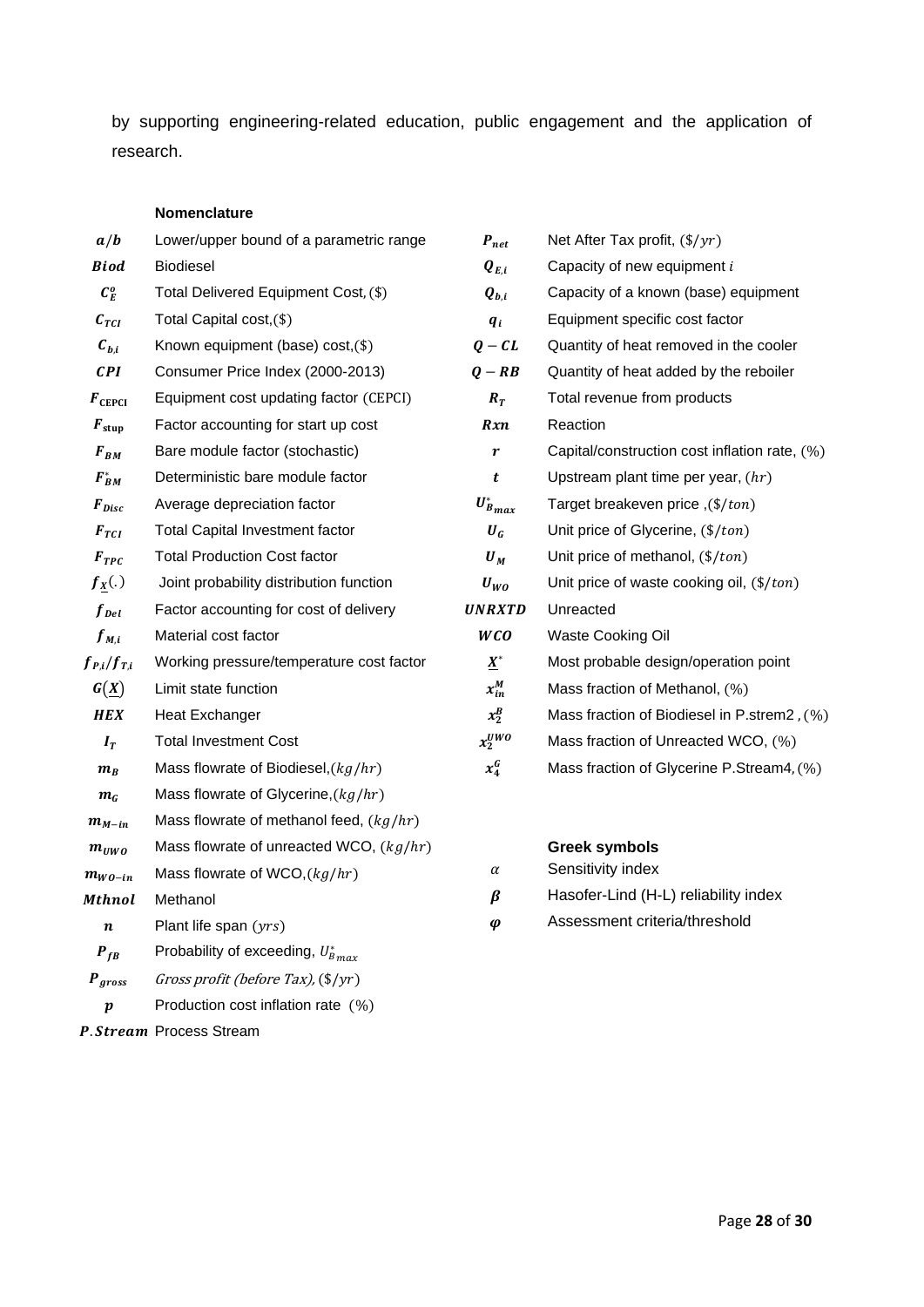## **REFERENCES**[

1] Yusuf NNAN, Kamarudin SK, Yaakub Z. Overview on the current trends in biodiesel production. Energy Conversion and Management 2011;52:2741-51.

[2] Phan AN, Phan TM. Biodiesel production from waste cooking oils. Fuel 2008;87:3490-6.

[3] Yaakob Z, Mohammad M, Alherbawi M, Alam Z, Sopian K. Overview of the production of biodiesel from Waste cooking oil. Renewable and Sustainable Energy Reviews 2013;18:184-93.

[4] Abo El-Enin SA, Attia NK, El-Ibiari NN, El-Diwani GI, El-Khatib KM. In-situ transesterification of rapeseed and cost indicators for biodiesel production. Renewable and Sustainable Energy Reviews 2013;18:471-7.

[5] Atabani AE, Mahlia TMI, Anjum Badruddin I, Masjuki HH, Chong WT, Lee KT. Investigation of physical and chemical properties of potential edible and non-edible feedstocks for biodiesel production, a comparative analysis. Renewable and Sustainable Energy Reviews 2013;21:749-55.

[6] Huynh L, Kasim NS, Ju Y. Chapter 16 - Biodiesel Production from Waste Oils. In: Ashok Pandey A2Christian Larroche A2Steven C. Ricke A2Claude-Gilles Dussap and Edgard GnansounouA2 Ashok Pandey, Christian Larroche, Steven C. Ricke,Claude-Gilles Dussap, Edgard Gnansounou, editors. Biofuels, Amsterdam: Academic Press; 2011, p. 375-396.

[7] Zhang Y, Dubé MA, McLean DD, Kates M. Biodiesel production from waste cooking oil: 1. Process design and technological assessment. Bioresour Technol 2003;89:1-16.

[8] Zhang Y, Dubé MA, McLean DD, Kates M. Biodiesel production from waste cooking oil: 2. Economic assessment and sensitivity analysis. Bioresour Technol 2003;90:229-40.

[9] West AH, Posarac D, Ellis N. Assessment of four biodiesel production processes using HYSYS.Plant. Bioresour Technol 2008;99:6587-601.

[10] Encinar JM, González JF, Rodríguez-Reinares A. Ethanolysis of used frying oil. Biodiesel preparation and characterization. Fuel Process Technol 2007;88:513-22.

[11] van Kasteren JMN, Nisworo AP. A process model to estimate the cost of industrial scale biodiesel production from waste cooking oil by supercritical transesterification. Resour Conserv Recycling 2007;50:442-58.

[12] Turton R, Bailie RC, Whiting WB, Shaeiwitz JA. Analysis, synthesis and design of chemical processes. : Pearson Education, 2008.

[13] Robin Smith. Chemical Process Design and Integration. 2nd ed. The Atrium, Chichester, England: John Wiley & Sons Ltd, 2005.

[14] Thompson W, Meyer S, Green T. The U.S. biodiesel use mandate and biodiesel feedstock markets. Biomass Bioenergy 2010;34:883-9.

[15] Annie Francie K, Jean-Pierre K, Pierre D, Victor S, Vladimir P. Stochastic optimal control of manufacturing systems under production-dependent failure rates. Int J Prod Econ 2014;150:174-87.

[16] Park C, Lee H. Performance evaluation of a multi-product CONWIP assembly system with correlated external demands. Int J Prod Econ 2013;144:334-44.

[17] Abubakar U, Sriramula S, Renton NC. A hybrid method for stochastic performance modelling and optimization of chemical engineering processes. Chemical Engineering Communications (in press).